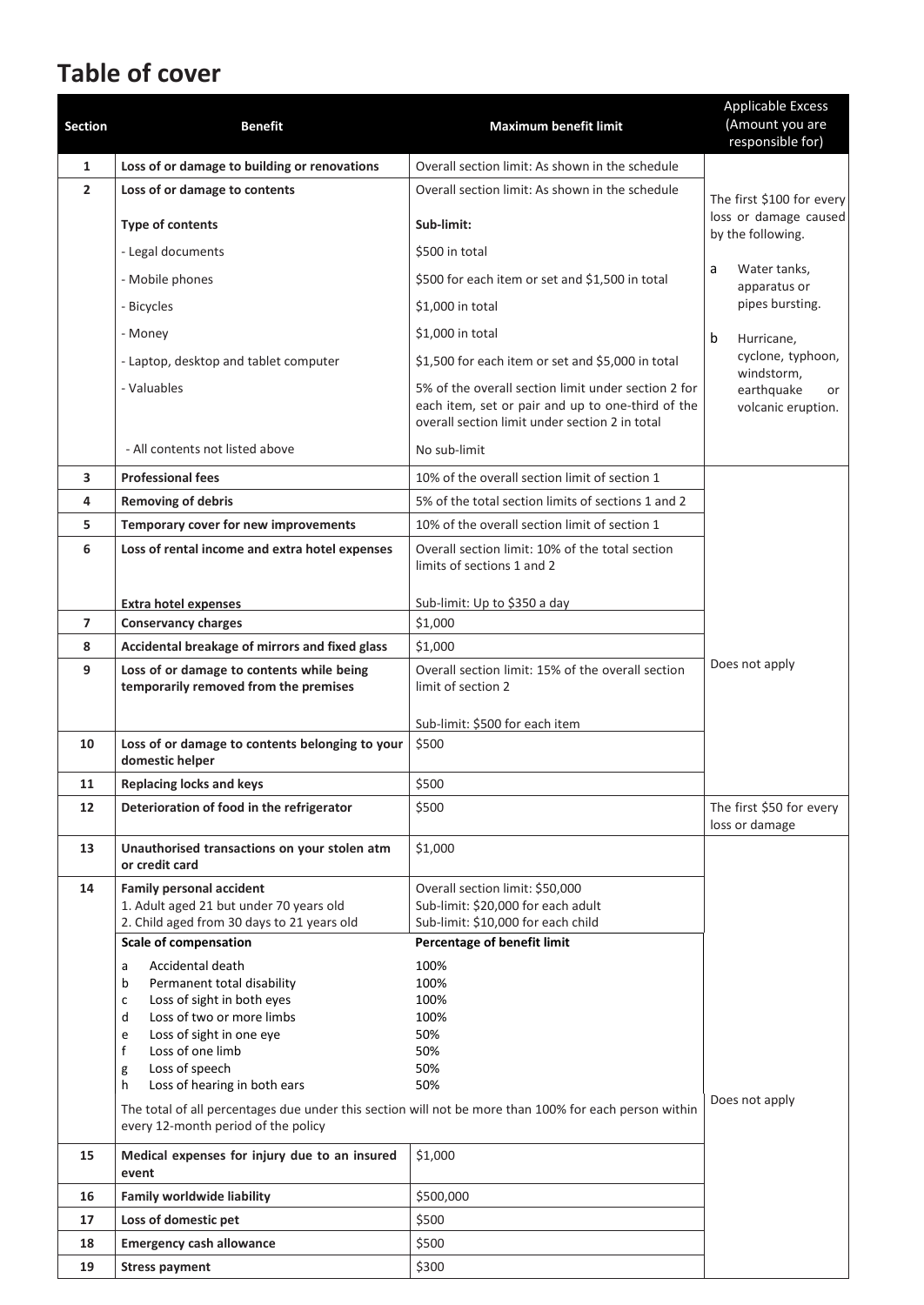# **Policy Conditions Enhanced Home Insurance**

## **Your policy**

This is **your** home insurance **policy** and it contains details of benefits, conditions and exclusions relating to **your premises**. This **policy** will form the basis on which **we** will settle all claims. It is only valid if **you** have paid the appropriate premium in full and **we** have given **you** a **schedule**.

Any statement, information or declaration **you**  have given, including any declaration made over the phone, or by fax, email or the internet at the time of making the application, will form the basis of the contract. The **schedule**, **table of cover** and any further **endorsements** are all part of this **policy**.

Please keep this document in case **you** need to refer to it.

# **Who is eligible?**

This **policy** is only available to **you** if:

- **• you** are the owner or co-owner of the **premises**  in Singapore; or
- **• you** are a tenant or co-tenant who is currently renting the **premises** in Singapore; or
- **• you** are the bank, who is the lender of the mortgage for the **premises** (**you** are the mortgagee); and
- **• you** have fully paid **your** premium.

# **Things to remember**

- **You** must reveal all facts **you** know or ought to know which may affect the insurance cover **you** are applying for. If not, this **policy** may not be valid.
- **You** can only insure the **contents** which **you**  own if **you** are a tenant or co-tenant of the **premises**.
- **We** may change the terms and conditions of

this **policy** at the **policy**'s next and future renewal dates.

- **You** must insure the **building**, **renovations** and **contents** for their full reinstatement or replacement value. If not, **you** are responsible for a share of the loss or damage. Please see general condition parts 1 to 3 for details.
- For any loss or damage under sections 1 to 4, **we** will reduce the maximum benefit limits under these sections by the amount of the loss or damage. Please see part 11 of the general conditions for details.

#### **Definitions**

**12-month period of the policy** means each 12 month cycle beginning from the **start date** of the **policy**.

**Act of terrorism** means an act (which may include using or threatening force or violence) by any person or group, committed for political, religious, ideological or similar purposes, with the aim of influencing any government or to put the public, or any section of the public, in fear. **We** do not consider robberies or other criminal acts mainly committed for personal gain and acts arising mainly as a result of personal relationships as an **act of terrorism**. **Act of terrorism** also includes any act which is confirmed by the relevant government as an **act of terrorism**. **We** consider using nuclear, chemical or biological substances or weapons as a means of force or violence and an **act of terrorism**.

**Accident** or **accidental** means a sudden, unexpected event which happens during the **period of insurance** which must be the only cause of **injury** or property damage.

**Bicycle** means a vehicle with two wheels, which is steered by a handlebar and is propelled by pedals. This does not include bicycles propelled by a motor.

**Building** means the following.

For Housing Development Board (HDB) flats, condominiums, apartments or cluster houses, it will include the building structure (but not the foundations), fixtures and fittings based on HDB's or the property developer's standard specifications. This means **we** will not cover areas **you** do not own or which are not provided just for **your** use. For example, this can include shared areas such as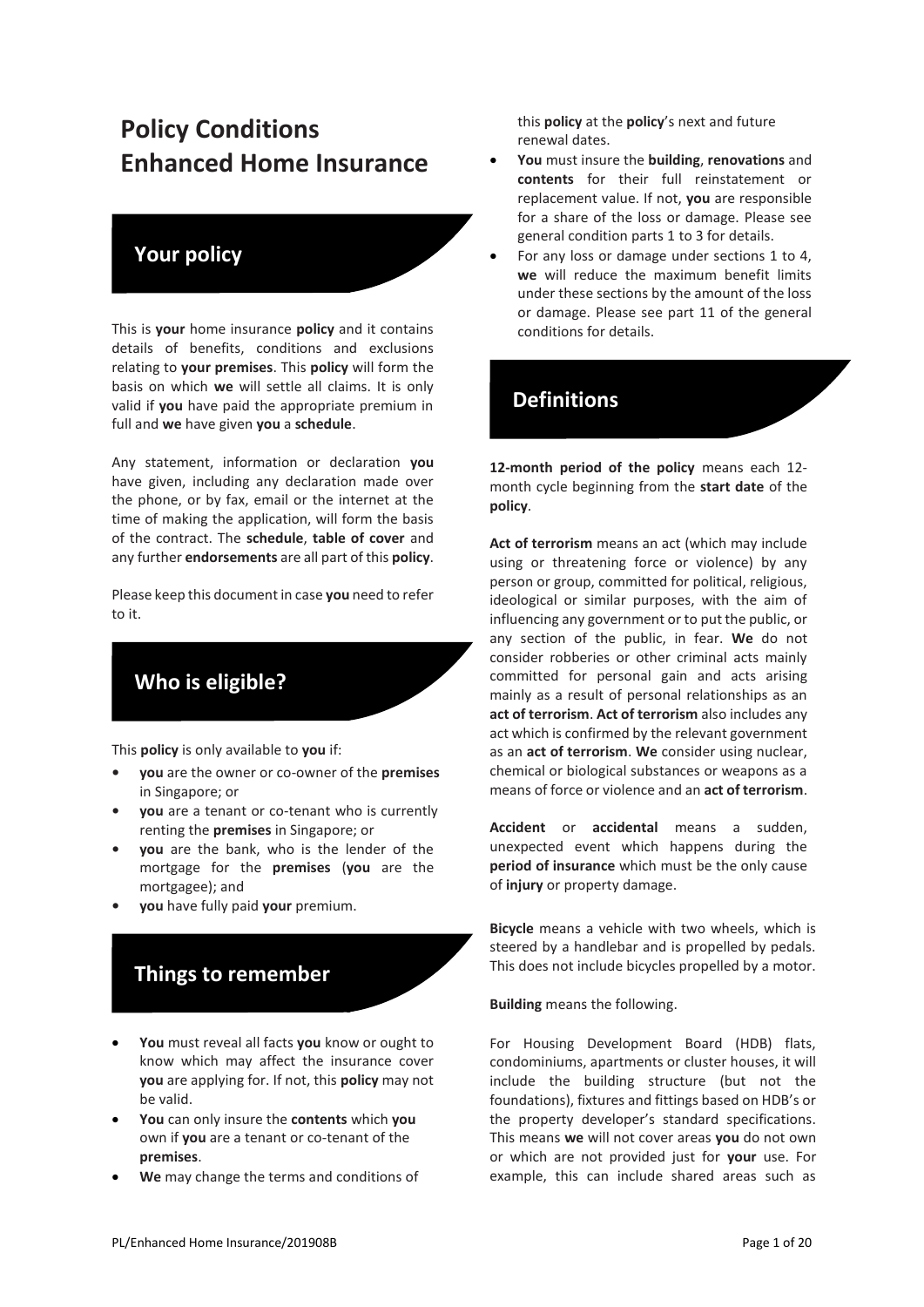corridors, car parks, stairways, lift lobbies and swimming pools.

For landed properties such as bungalows, semidetached and terrace houses, it will include the building structure (but not the foundations), garages, outbuildings, swimming pools, terraces, footpaths, driveways, gardens, gates, fences and other private areas **you** own and which the public do not have access to.

**Child** or **children** means individuals from 30 days old until their 21<sup>st</sup> birthday.

**Contents** means any physical and movable household items or personal belongings including **money** and **valuables** kept within the **premises** that belong to **you** or **your family members**. This does not include:

- **a** any motor vehicles, watercraft and their accessories;
- **b** livestock or pets;
- **c** any item used in connection with **your** business, trade or profession;
- **d** any item not belonging to **you** but which **you**  have control over or are looking after; and
- **e** any item forming part of the **building** or **renovations**.

**Endorsement** means an authorised amendment to this **policy**.

**Family members** means any of **your** family relations who permanently live with **you** at the **premises**.

**Injury** means damage or harm caused to the body by an external force suffered during the **period of insurance** and which is caused only by an **accident**.

**Insured events** means:

- **a** Fire, lightning or explosion.
- **b** Being hit by a road vehicle, train, animal, flying object or aircraft which **you** or **your family members** do not own or control.
- **c** Actual or attempted theft as long as force and violence are used to get into or out of the **premises**. **You** must not leave the **premises unoccupied**
- **d** Bursting or overflowing of domestic water tanks, apparatus or pipes in **your premises**  (but not damage to water tanks, apparatus and pipes and expenses for tracing the source of the leak). The **premises** must not be left **unoccupied**.
- **e** Hurricane, cyclone, typhoon, **windstorm**, earthquake or volcanic eruption.
- **f** Flood caused by water overflowing or escaping from its normal channels. This includes flood caused by the sea, **windstorm**, bursting or overflowing of public water mains or any other flow or build-up of water coming from outside the building structures.
- **g** Riot, strike or malicious act.

**Medical practitioner** means any person registered and legally qualified as a doctor by a medical degree in western medicine and authorised by the medical licensing authority of that country to provide medical or surgical service within the scope of their licence and training. The **medical practitioner** should not be **you**, **your** family member, partner, business partner, employer, employee or agent.

**Money** means currency notes and coins belonging to **you** or **your family members**.

**Payment frequency** means how often **you** pay the premium due. This can be every month, every year or every three years.

**Period of insurance** means the period of cover as shown in the **schedule**.

**Permanently disabled** or **permanent disability**  means suffering from one of the items of disability listed in the scale of compensation in the **table of cover**, and which was caused only by an **accident**, as long as:

- **a** the disability lasts for 12 months in a row from the date of **accident**; and
- **b our medical practitioner** confirms that it is not going to improve after 12 months.

**Permanent total disability** or **permanently and totally disabled** means total disability caused only by an **accident** that:

- **a** stops **you** from working in any job for a salary or wage or stops **you** from carrying out any business whatsoever; and
- **b** lasts for 12 months in a row from the date of the **accident**; and
- **c our medical practitioner** believes is not going to improve after 12 months.

**Policy** means this document, including any information provided or declaration made by **you**  or on **your** behalf, the **schedule**, **table of cover** and any **endorsements we** have issued under this **policy**.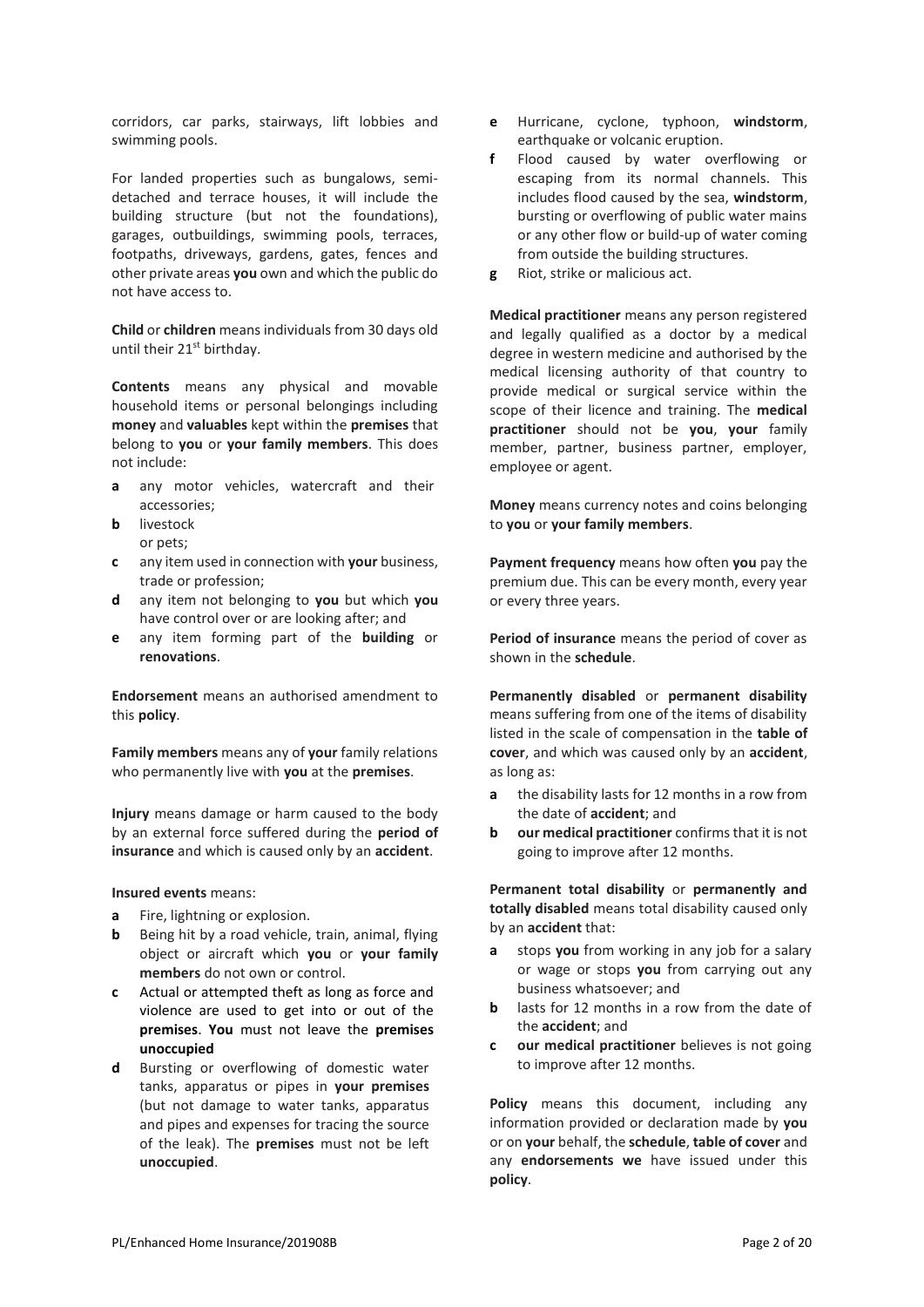**Policyholder** means the person named in the **schedule** who has made the declaration and paid the premium for this **policy**.

**Policy year** means a period of 12 months, 36 months or any period of cover **we** agree with **you**, as shown in the **schedule** from the **start date** or renewal date of **your policy**.

**Pre-existing medical condition** means any **injury** or **sickness**, including any complications which may arise:

- **a** which **you** or **your family member** knew about before the start of this **policy**, whether or not treatment, medication, advice or diagnosis was sought or received; or
- **b** which **you** or **your family member** have received diagnosis, consultation, medical treatment or prescribed drugs for before the start of this **policy**; or
- **c** which **you** or **your family member** have been asked to get medical treatment or medical advice for by a **medical practitioner** before the start of this **policy**.

**Premises** means the residential property which **you**  insure at the address shown in the **schedule**. This does not include shared areas as described in **our**  definition of **building**.

**Prohibited person** means a person or entity who is, or who is **related** to a person or entity:

- subject to laws, regulations or sanctions administered by any inter-government, government, regulatory or law enforcement authorities of any country, which will prohibit or restrict **us** from providing insurance or carrying out any transaction under this **policy**, or
- who is involved in any terrorist or illegal activities or placed on sanctions listing or issued with freezing order.

#### **Recurring payment arrangement**  means:

- **a** the premiums are charged monthly, yearly or every three years to a credit card **you** have chosen to pay the premiums due for this **policy**  or when it is renewed, depending on the **payment frequency you** have chosen; or
- **b** the premiums are taken yearly or every three years from a bank account **you** have chosen to pay the premiums due for this **policy** or when it is renewed, by General Interbank Recurring Order (GIRO).

**Related** includes relationships such as parent, stepparent, child, step-child, adopted child, spouse, sibling, step-sibling, adopted sibling, parent-in-law, child-in-law, sibling-in-law, cousin, uncle, aunt,<br>grandparents, niece, nephew, grandchild, grandparents, niece, nephew, grandchild, employee, employer, associate, parent company, subsidiary and shareholder.

**Relevant person** includes persons and entities such as the **policyholder**, insured person, trustee, settlor, beneficiary, assignee, nominee, payee, mortgagee, financier of the application/policy, and in relation to an entity, its director, partner, manager, person having executive authority, authorised signatory, shareholder or beneficial owner.

**Renovations** means improvements and additions made within the **premises** by **you** or any previous owner or tenant in the form of fixtures and fittings. For example, this could include flooring, built-in wardrobes and kitchen cabinets. They do not form part of the **building** cover.

**Schedule** means the document which proves that **you** have the insurance cover. It lists, among other things, **your** details and details of the **premises**, the **period of insurance**, **policy year**, premium, **payment frequency**, benefits and benefit limits of this **policy**.

**Sickness** means worsening physical health not caused by an **accident**, for which **you** need the treatment of a **medical practitioner**.

**Start date** means the date the **policy** year starts.

**Table of cover** means the separate table showing the list of benefits **we** will pay for each benefit while this **policy** is in force. It will depend on the terms, conditions, limits, exclusions and qualifications of this **policy**.

**Under-insured** or **under-insurance** means the benefit limits as shown in the **schedule** are lower than the actual full reinstatement or replacement costs at the time of the loss or damage.

**Unoccupied** means when the **premises** have not been lived in by **you**, or by a person authorised by **you**, for more than 60 days in a row.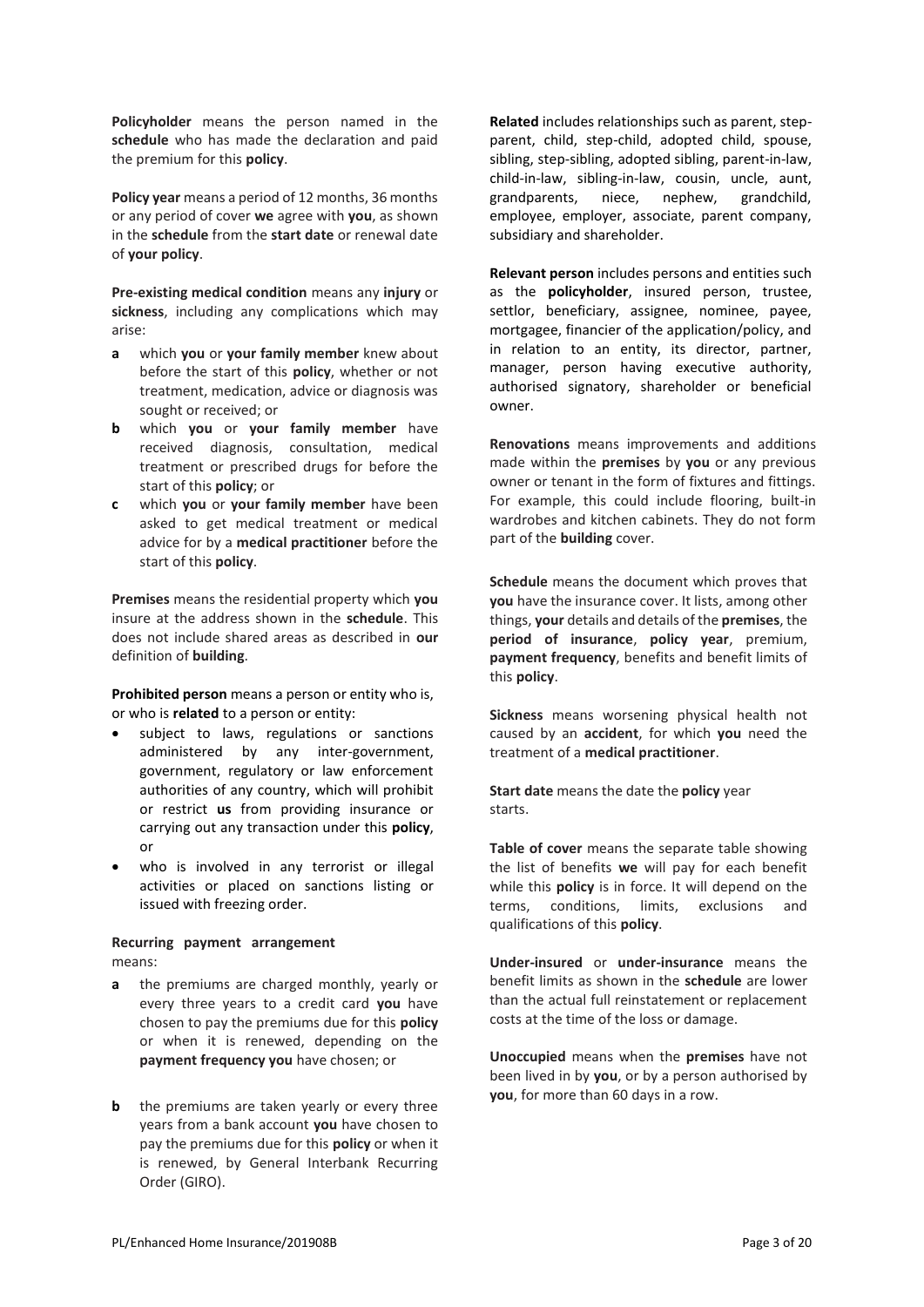**Valuables** means jewellery, watches, antiques, paintings, furs, works of art, curios, items of gold, silver, platinum, precious metals, precious stones and other collectable items including but not limited to stamps, wine or coins.

**We**, **our**, **us**, and **NTUC Income** means NTUC Income Insurance Co-operative Limited.

**Windstorm** means heavy rain accompanied by strong wind, thunder and lightning.

**You**, **your** and **yours** means the **policyholder**  referred to in the **schedule.**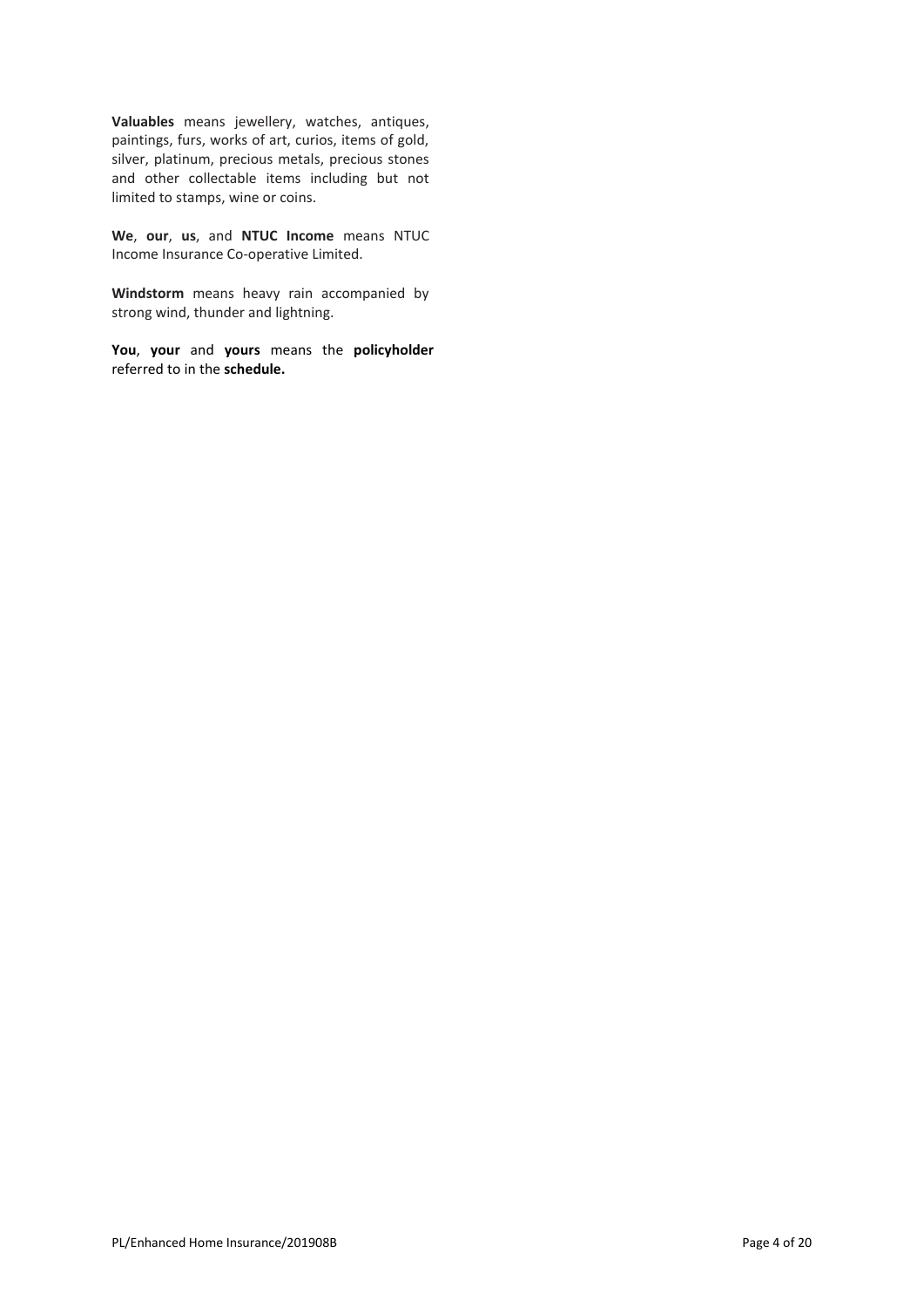# **What the policy covers**

This **policy** will protect **you** financially for events described in the sections below which happen during the **period of insurance**. The cover will depend on the **policy** conditions and **we** will pay up to the overall section limits and sub-limits as set out in the **table of cover**.

|   | Section 1 - Loss of or damage to building or renovations |   |                                                                 |                                                                       |  |  |  |  |
|---|----------------------------------------------------------|---|-----------------------------------------------------------------|-----------------------------------------------------------------------|--|--|--|--|
|   | When we will pay                                         |   | What we pay                                                     | What we do not pay                                                    |  |  |  |  |
| А | If there is a loss of or damage                          | 1 | We can choose to refund you                                     | Besides the general exclusions                                        |  |  |  |  |
|   | to the building or renovations                           |   | of<br>repairing,<br>the<br>cost                                 | listed in part 4 of the general                                       |  |  |  |  |
|   | of your premises caused by                               |   | reinstating or replacing the                                    | conditions, we will also not pay                                      |  |  |  |  |
|   | any of the insured events.                               |   | of the building<br>part<br>or                                   | for the following.                                                    |  |  |  |  |
|   |                                                          |   | renovations that is lost or                                     | $\mathbf{1}$<br>Loss of or damage directly or                         |  |  |  |  |
|   | You must also agree to the                               |   | damaged. We will pay up to                                      | indirectly caused by or arising                                       |  |  |  |  |
|   | following conditions.                                    |   | the limit shown in the table of                                 | from theft or a malicious act                                         |  |  |  |  |
|   | You are responsible for<br>$\mathbf{1}$                  |   | cover for every 12-month                                        | if:                                                                   |  |  |  |  |
|   | paying for the repair,                                   |   | period of the policy. If there is                               | (i)<br>the premises are lent or                                       |  |  |  |  |
|   | reinstatement<br>or                                      |   | any under-insurance, we will                                    | let (unless force is used                                             |  |  |  |  |
|   | replacement first.                                       |   | first take off an amount to                                     | to get into or out of the                                             |  |  |  |  |
|   | 2<br>The repair, reinstatement                           |   | account for this.                                               | premises);                                                            |  |  |  |  |
|   | replacement<br>must<br>or                                |   |                                                                 | (ii) it is carried out by any                                         |  |  |  |  |
|   | start and be completed                                   | 2 | If you have under-insured                                       | person lawfully allowed                                               |  |  |  |  |
|   | within 12 months from                                    |   | your building or renovations                                    | in the premises; or                                                   |  |  |  |  |
|   | the date of loss<br>or.                                  |   | at the time of loss or damage,                                  | (iii) the premises are left                                           |  |  |  |  |
|   | damage. We may take off<br>an amount for wear and        |   | we will only pay for our share<br>of the loss or damage. Please | unoccupied at the time                                                |  |  |  |  |
|   | tear from the actual cost                                |   | see part 2 of the general                                       | of the incident.                                                      |  |  |  |  |
|   | of repair, replacement or                                |   | conditions to understand how                                    | $\overline{2}$<br>Loss of or damage to the                            |  |  |  |  |
|   | reinstatement as advised                                 |   | we work out what this share is.                                 | building or renovations if this                                       |  |  |  |  |
|   | by our appointed loss                                    |   |                                                                 | caused by the order of any                                            |  |  |  |  |
|   | adjuster.                                                | 3 | The repair, reinstatement or                                    | public authority.<br>$\overline{3}$<br>The first \$100 for every loss |  |  |  |  |
|   |                                                          |   | replacement will be on a like-                                  | or damage to the building or                                          |  |  |  |  |
|   |                                                          |   | for-like basis that is not better                               | renovations<br>directly<br>or                                         |  |  |  |  |
|   |                                                          |   | than its original condition.                                    | indirectly caused by or arising                                       |  |  |  |  |
|   |                                                          |   |                                                                 | from water tanks, apparatus                                           |  |  |  |  |
|   |                                                          |   |                                                                 | or pipes bursting.                                                    |  |  |  |  |
|   |                                                          |   |                                                                 | Replacing or repairing water<br>4                                     |  |  |  |  |
|   |                                                          |   |                                                                 | tanks, apparatus and pipes                                            |  |  |  |  |
|   |                                                          |   |                                                                 | due to insured event (d).                                             |  |  |  |  |
|   |                                                          |   |                                                                 | Expenses for tracing the<br>5                                         |  |  |  |  |
|   |                                                          |   |                                                                 | source of water leakage or                                            |  |  |  |  |
|   |                                                          |   |                                                                 | seepage due to insured event                                          |  |  |  |  |
|   |                                                          |   |                                                                 | (d).                                                                  |  |  |  |  |
|   |                                                          |   |                                                                 | The first \$100 for every loss<br>6                                   |  |  |  |  |
|   |                                                          |   |                                                                 | or damage to the building or                                          |  |  |  |  |
|   |                                                          |   |                                                                 | renovations<br>directly<br>or                                         |  |  |  |  |
|   |                                                          |   |                                                                 | indirectly caused by or arising                                       |  |  |  |  |
|   |                                                          |   |                                                                 | from<br>hurricane,<br>cyclone,                                        |  |  |  |  |
|   |                                                          |   |                                                                 | windstorm,<br>typhoon,                                                |  |  |  |  |
|   |                                                          |   |                                                                 | earthquake<br>volcanic<br>or                                          |  |  |  |  |
|   |                                                          |   |                                                                 | eruption.                                                             |  |  |  |  |
|   |                                                          |   |                                                                 |                                                                       |  |  |  |  |
|   |                                                          |   |                                                                 |                                                                       |  |  |  |  |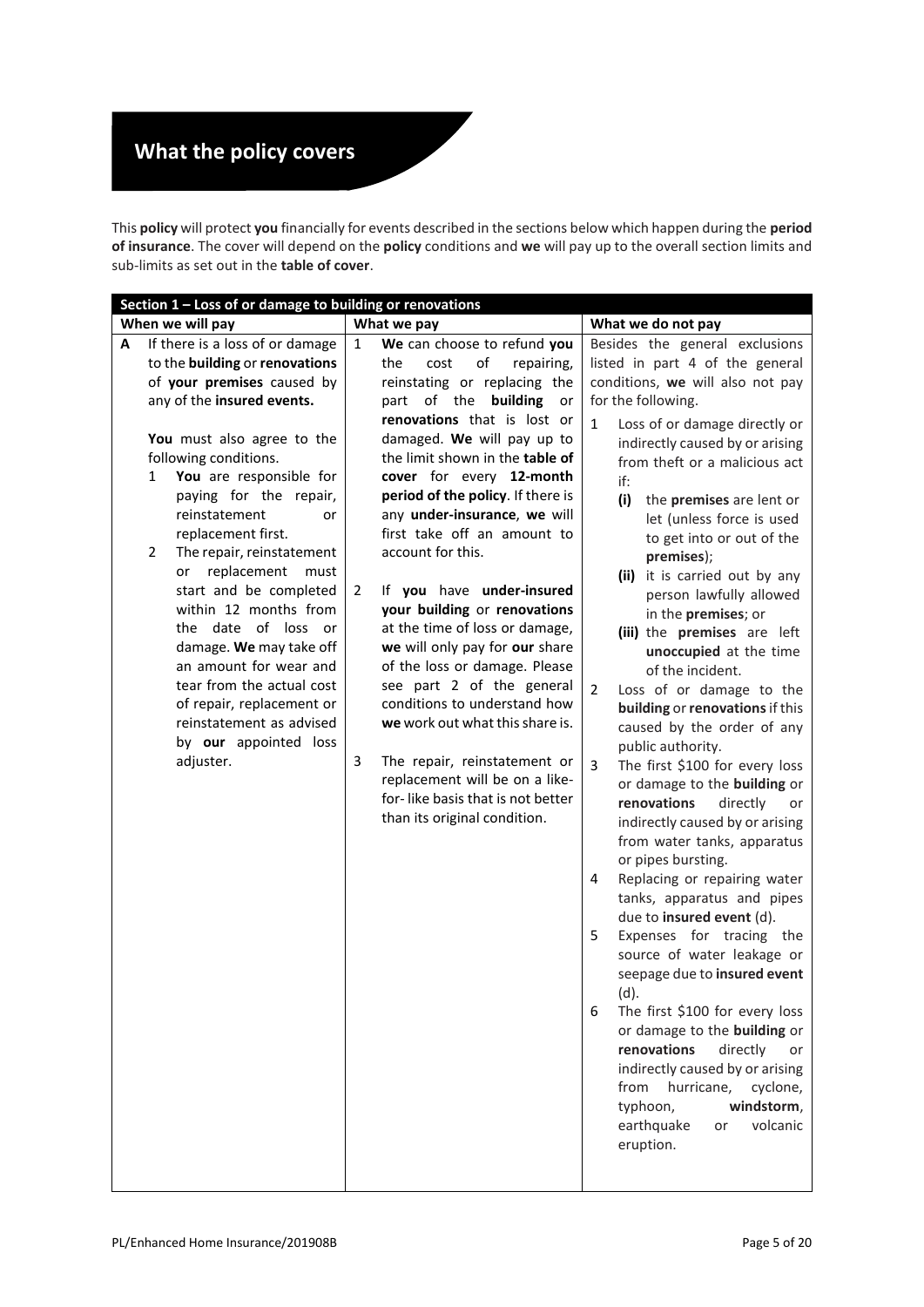| Section 2 - Loss of or damage to contents                                                                                                                                                                                                                                                                                                                                                                                                                                                                                                                                                                |                                                                                                                                                                                                                                                                                                                                                                                                                                                                                                                                                                                                                                                                                                                 |                                                                                                                                                                                                                                                                                                                                                                                                                                                                                                                                                                                                                                                                                                                                                                                                                                                                                                                                                                                                                                                   |  |  |  |  |
|----------------------------------------------------------------------------------------------------------------------------------------------------------------------------------------------------------------------------------------------------------------------------------------------------------------------------------------------------------------------------------------------------------------------------------------------------------------------------------------------------------------------------------------------------------------------------------------------------------|-----------------------------------------------------------------------------------------------------------------------------------------------------------------------------------------------------------------------------------------------------------------------------------------------------------------------------------------------------------------------------------------------------------------------------------------------------------------------------------------------------------------------------------------------------------------------------------------------------------------------------------------------------------------------------------------------------------------|---------------------------------------------------------------------------------------------------------------------------------------------------------------------------------------------------------------------------------------------------------------------------------------------------------------------------------------------------------------------------------------------------------------------------------------------------------------------------------------------------------------------------------------------------------------------------------------------------------------------------------------------------------------------------------------------------------------------------------------------------------------------------------------------------------------------------------------------------------------------------------------------------------------------------------------------------------------------------------------------------------------------------------------------------|--|--|--|--|
|                                                                                                                                                                                                                                                                                                                                                                                                                                                                                                                                                                                                          |                                                                                                                                                                                                                                                                                                                                                                                                                                                                                                                                                                                                                                                                                                                 | What we do not pay                                                                                                                                                                                                                                                                                                                                                                                                                                                                                                                                                                                                                                                                                                                                                                                                                                                                                                                                                                                                                                |  |  |  |  |
| When we will pay<br>If there is a loss of or damage<br>A<br>to your contents in your<br>premises caused by any of the<br>insured events.<br>You must also agree to the<br>following conditions.<br>You are responsible for<br>$\mathbf{1}$<br>paying for the repair or<br>replacement first.<br>The<br>2<br>repair<br>or<br>replacement must start<br>and be completed within<br>12 months from the date<br>of loss or damage. We<br>may otherwise take off<br>an amount for wear and<br>tear from the actual cost<br>of repair or replacement<br>advised<br>by<br>as<br>our<br>appointed loss adjuster. | What we pay<br>We can choose to refund you<br>1<br>the cost of repairing or<br>replacing the lost or damaged<br>contents. We will pay up to<br>the limit shown in the table of<br>cover for every 12-month<br>period of the policy. If there is<br>any under-insurance, we will<br>first take off an amount to<br>account for this.<br>If you have under-insured<br>2<br>your contents at the time of<br>loss or damage, we will only<br>pay for our share of the loss or<br>damage. Please see part 2 of<br>the general conditions to<br>understand how we work out<br>this share.<br>The repair or replacement will<br>3<br>be on a like-for-like basis that<br>is not better than its original<br>condition. | Besides the general exclusions<br>listed in part 4 of the general<br>conditions, we will also not pay<br>for the following.<br>$\mathbf{1}$<br>Loss of or damage directly or<br>indirectly caused by or arising<br>from theft or a malicious act<br>if:<br>(i)<br>the premises are lent or<br>let (unless force is used<br>to get into or out of the<br>premises);<br>(ii) it is carried out by any<br>person lawfully allowed<br>in the premises; or<br>(iii) the premises are left<br>unoccupied at the time<br>of the incident.<br>$\overline{2}$<br>Loss of or damage to the<br>contents if this is caused by<br>the order of any public<br>authority.<br>The first \$100 for any loss or<br>3<br>damage to the contents<br>directly or indirectly caused<br>by or arising from water<br>tanks, apparatus or pipes<br>bursting.<br>The first \$100 for any loss or<br>4<br>damage to the contents<br>directly or indirectly caused<br>by or arising from hurricane,<br>cyclone,<br>typhoon,<br>windstorm, earthquake or<br>volcanic eruption. |  |  |  |  |
| Section 3 - Professional fees                                                                                                                                                                                                                                                                                                                                                                                                                                                                                                                                                                            |                                                                                                                                                                                                                                                                                                                                                                                                                                                                                                                                                                                                                                                                                                                 |                                                                                                                                                                                                                                                                                                                                                                                                                                                                                                                                                                                                                                                                                                                                                                                                                                                                                                                                                                                                                                                   |  |  |  |  |
| When we will pay                                                                                                                                                                                                                                                                                                                                                                                                                                                                                                                                                                                         | What we pay                                                                                                                                                                                                                                                                                                                                                                                                                                                                                                                                                                                                                                                                                                     | What we do not pay                                                                                                                                                                                                                                                                                                                                                                                                                                                                                                                                                                                                                                                                                                                                                                                                                                                                                                                                                                                                                                |  |  |  |  |
| If there is a loss of or damage<br>A<br>to the building of your<br>premises caused by any of the<br>insured events.<br>You must meet the following<br>conditions.<br>You are responsible for<br>1<br>paying the professional<br>fees first.<br>We must agree to pay a<br>2<br>valid claim for loss of or<br>damage to <b>building</b> or<br>renovations<br>under<br>section 1 for the same<br>event                                                                                                                                                                                                      | We will pay for professional<br>$\mathbf{1}$<br>fees of architects, consultants,<br>engineers or surveyors which<br>are needed to assess or advise<br>on the repair or reinstatement<br>of the building of your<br>premises. We will pay up to<br>the limit shown in the table of<br>cover for every 12-month<br>period of the policy                                                                                                                                                                                                                                                                                                                                                                           | Besides the general exclusions<br>listed in part 4 of the general<br>conditions, we will also not pay<br>for the following.<br>fees<br>Any<br>1<br>to<br>prepare<br>documents for the purpose<br>of sending us a claim.                                                                                                                                                                                                                                                                                                                                                                                                                                                                                                                                                                                                                                                                                                                                                                                                                           |  |  |  |  |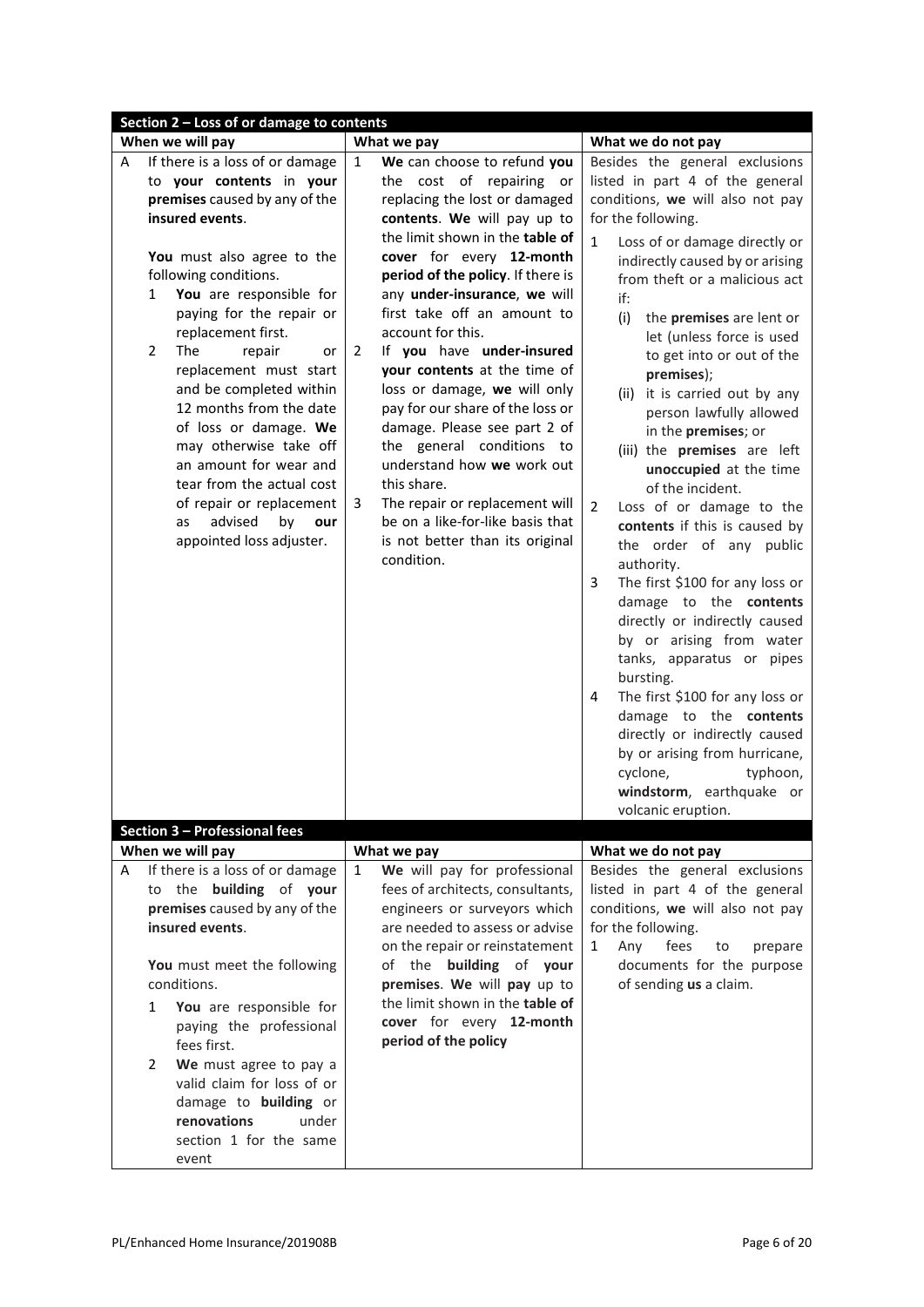|   | Section 4 - Removing of debris                                                                                                                                                                                                                                                                                                                                                                                                                                 |              |                                                                                                                                                                                                                                                                                                                                    |                                                                                                                                                                                                                                                                                                           |  |  |  |
|---|----------------------------------------------------------------------------------------------------------------------------------------------------------------------------------------------------------------------------------------------------------------------------------------------------------------------------------------------------------------------------------------------------------------------------------------------------------------|--------------|------------------------------------------------------------------------------------------------------------------------------------------------------------------------------------------------------------------------------------------------------------------------------------------------------------------------------------|-----------------------------------------------------------------------------------------------------------------------------------------------------------------------------------------------------------------------------------------------------------------------------------------------------------|--|--|--|
|   | When we will pay                                                                                                                                                                                                                                                                                                                                                                                                                                               |              | What we pay                                                                                                                                                                                                                                                                                                                        | What we do not pay                                                                                                                                                                                                                                                                                        |  |  |  |
| A | If there is a loss of or damage<br>to the building, renovations<br>and contents caused by any of<br>the insured events.<br>You must meet the following<br>conditions.<br>$\mathbf{1}$<br>You are responsible for<br>paying for the cost of<br>removing the debris first.<br>We must agree to pay a<br>2<br>valid claim for the loss of<br>the<br>damage<br>to<br>or<br>building, renovations or<br>contents under section 1<br>or 2 for the same event         | Α            | We will pay you for the<br>reasonable cost to remove,<br>tear down, shore up or prop<br>up the part of that building,<br>renovations and contents that<br>is damaged. We will pay up to<br>the limit shown in the table of<br>cover for every 12-month<br>period of the policy                                                     | Please<br>read<br>general<br>our<br>exclusions listed in part 4 of the<br>general conditions                                                                                                                                                                                                              |  |  |  |
|   | Section 5 - Temporary cover for new improvements                                                                                                                                                                                                                                                                                                                                                                                                               |              |                                                                                                                                                                                                                                                                                                                                    |                                                                                                                                                                                                                                                                                                           |  |  |  |
|   | When we will pay                                                                                                                                                                                                                                                                                                                                                                                                                                               |              | What we pay                                                                                                                                                                                                                                                                                                                        | What we do not pay                                                                                                                                                                                                                                                                                        |  |  |  |
| A | If there is a loss of or damage<br>to the new alterations,<br>additions and improvements<br>of your building or<br>renovations caused by any of<br>the insured events within 60<br>days after making these<br>alterations, additions and<br>improvements.<br>You must meet the following<br>condition.<br>We must also agree to<br>1<br>pay a valid claim for loss<br>of or damage to buildings<br>renovations under<br>or<br>section 1 for the same<br>event. | $\mathbf{1}$ | We will pay you an extra<br>amount of up to 10% of the<br>maximum benefit limit in<br>section 1 shown in the table of<br>cover for any one incident, to<br>repair, reinstate or to replace<br>the part of the building or<br>renovations that is lost or<br>damaged. You do not have to<br>pay an extra premium for this<br>cover. | Besides the general exclusions<br>listed in part 4 of the general<br>conditions, we will also not pay<br>for the following.<br>Any increase in the value of<br>$\mathbf{1}$<br>the existing building and<br>renovations if it is not due to<br>alterations,<br>vour<br>new<br>additions and improvements. |  |  |  |
|   | Section 6-Loss of rental income and extra hotel expenses                                                                                                                                                                                                                                                                                                                                                                                                       |              |                                                                                                                                                                                                                                                                                                                                    |                                                                                                                                                                                                                                                                                                           |  |  |  |
|   | When we will pay                                                                                                                                                                                                                                                                                                                                                                                                                                               |              | What we pay                                                                                                                                                                                                                                                                                                                        | What we do not pay                                                                                                                                                                                                                                                                                        |  |  |  |
| A | If your premises<br>become<br>unsuitable for living as a result<br>of loss or damage caused by<br>any of the insured events<br>You must meet the following<br>condition.<br>If you have to stay in a<br>$\mathbf{1}$                                                                                                                                                                                                                                           | $\mathbf{1}$ | We will pay you for the loss of<br>rental income you would<br>receive from your premises,<br>up to the limit shown in the<br>table of cover for any one<br>incident, during the period of<br>repair or reinstatement                                                                                                               | Besides the general exclusions<br>listed in part 4 of the general<br>conditions, we will also not pay<br>for the following.<br>Hotel expenses or charges for<br>$\mathbf{1}$<br>food and beverages, phone<br>calls, laundry and hotel<br>entertainment or pay-per-                                        |  |  |  |
|   | hotel, you will pay for the<br>accommodation<br>hotel<br>expenses first.                                                                                                                                                                                                                                                                                                                                                                                       | 2            | We will pay you for the hotel<br>accommodation expenses, up<br>to the limit shown in the table<br>of cover for any one incident,<br>if you have to stay in a hotel<br>while your<br>premises<br>are<br>undergoing<br>repair<br>or<br>reinstatement.                                                                                | view TV programmes                                                                                                                                                                                                                                                                                        |  |  |  |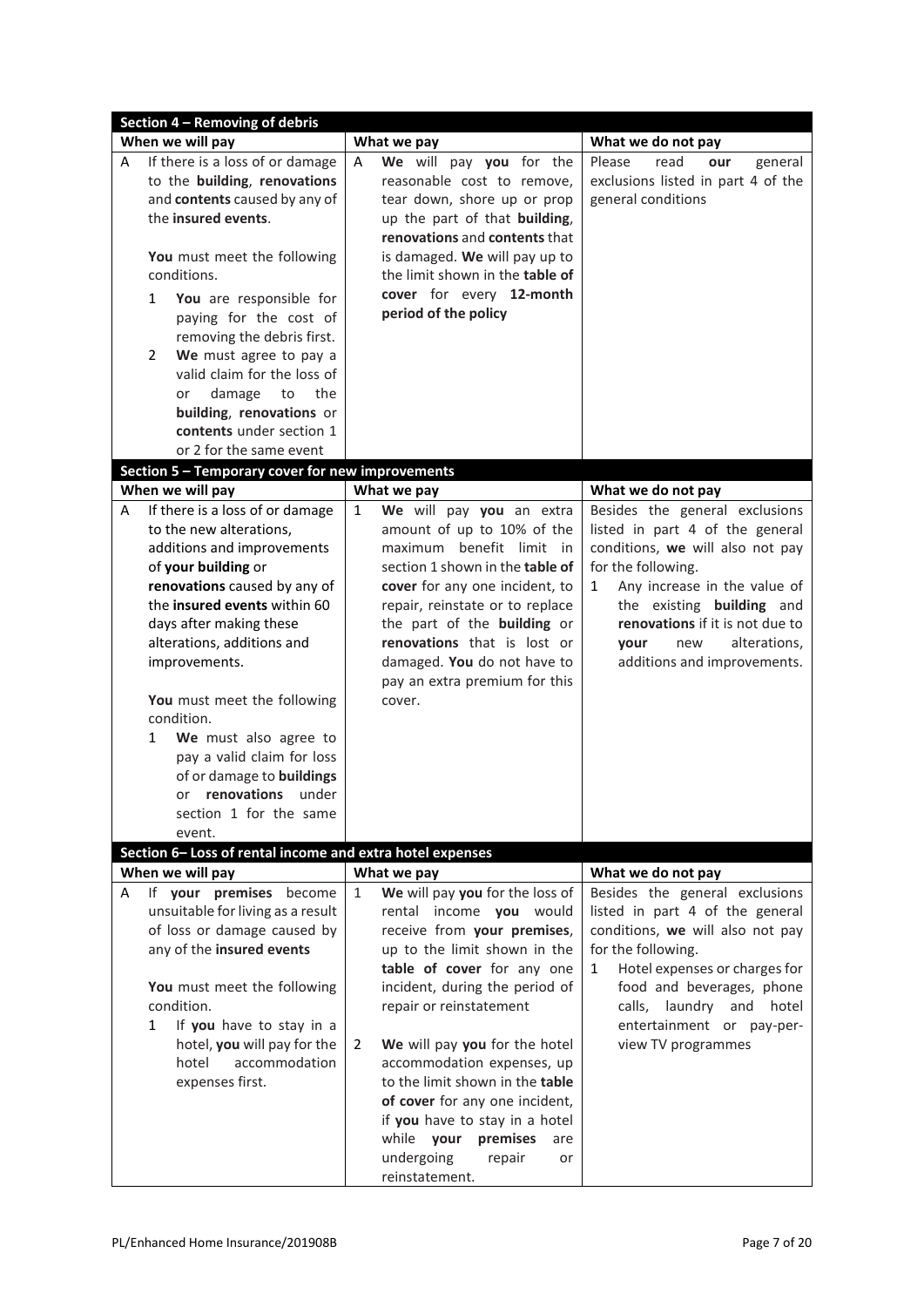| <b>Section 7 - Conservancy charges</b>                                                                                                                                                                                                                                                                                                                                                                                                                                                                                                                                                                                                                                                 |                                                                                                                                                                                                                                                                                                                                                                                                                         |                                                                                                                                                                                                                                                                                                                                                                                                                                                                                                                                                                                                     |  |  |  |
|----------------------------------------------------------------------------------------------------------------------------------------------------------------------------------------------------------------------------------------------------------------------------------------------------------------------------------------------------------------------------------------------------------------------------------------------------------------------------------------------------------------------------------------------------------------------------------------------------------------------------------------------------------------------------------------|-------------------------------------------------------------------------------------------------------------------------------------------------------------------------------------------------------------------------------------------------------------------------------------------------------------------------------------------------------------------------------------------------------------------------|-----------------------------------------------------------------------------------------------------------------------------------------------------------------------------------------------------------------------------------------------------------------------------------------------------------------------------------------------------------------------------------------------------------------------------------------------------------------------------------------------------------------------------------------------------------------------------------------------------|--|--|--|
| When we will pay                                                                                                                                                                                                                                                                                                                                                                                                                                                                                                                                                                                                                                                                       | What we pay                                                                                                                                                                                                                                                                                                                                                                                                             | What we do not pay                                                                                                                                                                                                                                                                                                                                                                                                                                                                                                                                                                                  |  |  |  |
| If your premises<br>become<br>A<br>unsuitable for living as a result<br>of loss or damage caused by<br>any of the insured events.<br>You must meet the following<br>conditions.<br>We must also agree to<br>$\mathbf{1}$<br>pay a valid claim under<br>section 6 for the same<br>event.                                                                                                                                                                                                                                                                                                                                                                                                | We will pay for the premises'<br>$\mathbf{1}$<br>conservancy or maintenance<br>charges<br>which<br>you<br>are<br>responsible for paying to the<br>town council or management<br>corporation strata title (MCST)<br>during the period of repair or<br>reinstatement. We will pay<br>this for up to three months or<br>up to the limit shown in the<br>table of cover for any one                                         | Please<br>read<br>general<br>our<br>exclusions listed in part 4 of the<br>general conditions.                                                                                                                                                                                                                                                                                                                                                                                                                                                                                                       |  |  |  |
| Section 8 - Accidental breakage of mirrors and fixed glass                                                                                                                                                                                                                                                                                                                                                                                                                                                                                                                                                                                                                             | incident, whichever is lower.                                                                                                                                                                                                                                                                                                                                                                                           |                                                                                                                                                                                                                                                                                                                                                                                                                                                                                                                                                                                                     |  |  |  |
| When we will pay                                                                                                                                                                                                                                                                                                                                                                                                                                                                                                                                                                                                                                                                       | What we pay                                                                                                                                                                                                                                                                                                                                                                                                             | What we do not pay                                                                                                                                                                                                                                                                                                                                                                                                                                                                                                                                                                                  |  |  |  |
| If there is accidental loss of or<br>А<br>damage to the mirrors or<br>fixed glass which form part of<br>the building or renovations.<br>You must agree to<br>the<br>following conditions.<br>You are responsible for<br>1<br>paying for the repair or                                                                                                                                                                                                                                                                                                                                                                                                                                  | We will pay you to repair or<br>$\mathbf{1}$<br>replace the lost or damaged<br>mirrors or fixed glass, up to a<br>limit shown in the table of<br>cover for any one incident.<br>The repair or replacement will<br>2<br>be on a like-for-like basis that<br>is not better than its original                                                                                                                              | Besides the general exclusions<br>listed in part 4 of the general<br>conditions, we will also not pay<br>for the following.<br>Any movable items such as<br>$\mathbf{1}$<br>handheld mirrors, television<br>and computer screens, glass<br>in wall- hung picture frames<br>and mirrors.                                                                                                                                                                                                                                                                                                             |  |  |  |
| replacement first.                                                                                                                                                                                                                                                                                                                                                                                                                                                                                                                                                                                                                                                                     | condition.                                                                                                                                                                                                                                                                                                                                                                                                              |                                                                                                                                                                                                                                                                                                                                                                                                                                                                                                                                                                                                     |  |  |  |
|                                                                                                                                                                                                                                                                                                                                                                                                                                                                                                                                                                                                                                                                                        | Section 9 - Loss of or damage to contents while being temporarily removed from the premises                                                                                                                                                                                                                                                                                                                             |                                                                                                                                                                                                                                                                                                                                                                                                                                                                                                                                                                                                     |  |  |  |
| When we will pay<br>If there is a loss of or damage<br>A<br>to your contents due to any of<br>the insured events while they<br>are temporarily stored in any<br>residential building (other<br>than your premises) or hotel<br>in Singapore<br>You must also agree to the<br>following conditions.<br>You are responsible for<br>1<br>paying for the repair or<br>replacement first.<br>$\overline{2}$<br>The<br>repair<br>or<br>replacement must start<br>and be completed within<br>12 months from the date<br>of loss. We may take off<br>an amount for wear and<br>tear from the actual cost<br>of repair or replacement<br>advised<br>by<br>our<br>as<br>appointed loss adjuster. | What we pay<br>We will refund you the cost of<br>$\mathbf{1}$<br>repairing or replacing the lost<br>or damaged contents, up to a<br>limit shown in the table of<br>cover for any one incident.<br>$\overline{2}$<br>The repair or replacement will<br>be on a like-for-like basis that<br>is not better than its original<br>condition.<br>Section 10 - Loss of or damage to contents belonging to your domestic helper | What we do not pay<br>Besides the general exclusions<br>listed in part 4 of the general<br>conditions, we will also not pay<br>for the following.<br>$\mathbf{1}$<br>Loss of or damage<br>to<br>contents removed for sale,<br>exhibition or safekeeping at<br>a furniture storage unit.<br>2<br>Loss of or damage covered<br>by other insurance.<br>Theft if force and violence<br>3<br>were not used to get into or<br>of<br>residential<br>out<br>the<br>building<br>hotel<br>or<br>in<br>Singapore where you were<br>storing your contents.<br>Loss of or damage to money<br>4<br>and valuables. |  |  |  |
| When we will pay                                                                                                                                                                                                                                                                                                                                                                                                                                                                                                                                                                                                                                                                       | What we pay                                                                                                                                                                                                                                                                                                                                                                                                             | What we do not pay                                                                                                                                                                                                                                                                                                                                                                                                                                                                                                                                                                                  |  |  |  |
| If there is a loss or damage<br>A<br>caused by any of the insured<br>events<br>to<br>the<br>contents                                                                                                                                                                                                                                                                                                                                                                                                                                                                                                                                                                                   | We will refund your domestic<br>1<br>helper the cost of repairing or<br>replacing the lost or damaged                                                                                                                                                                                                                                                                                                                   | Please<br>read<br>our<br>general<br>exclusions listed in part 4 of the<br>general conditions.                                                                                                                                                                                                                                                                                                                                                                                                                                                                                                       |  |  |  |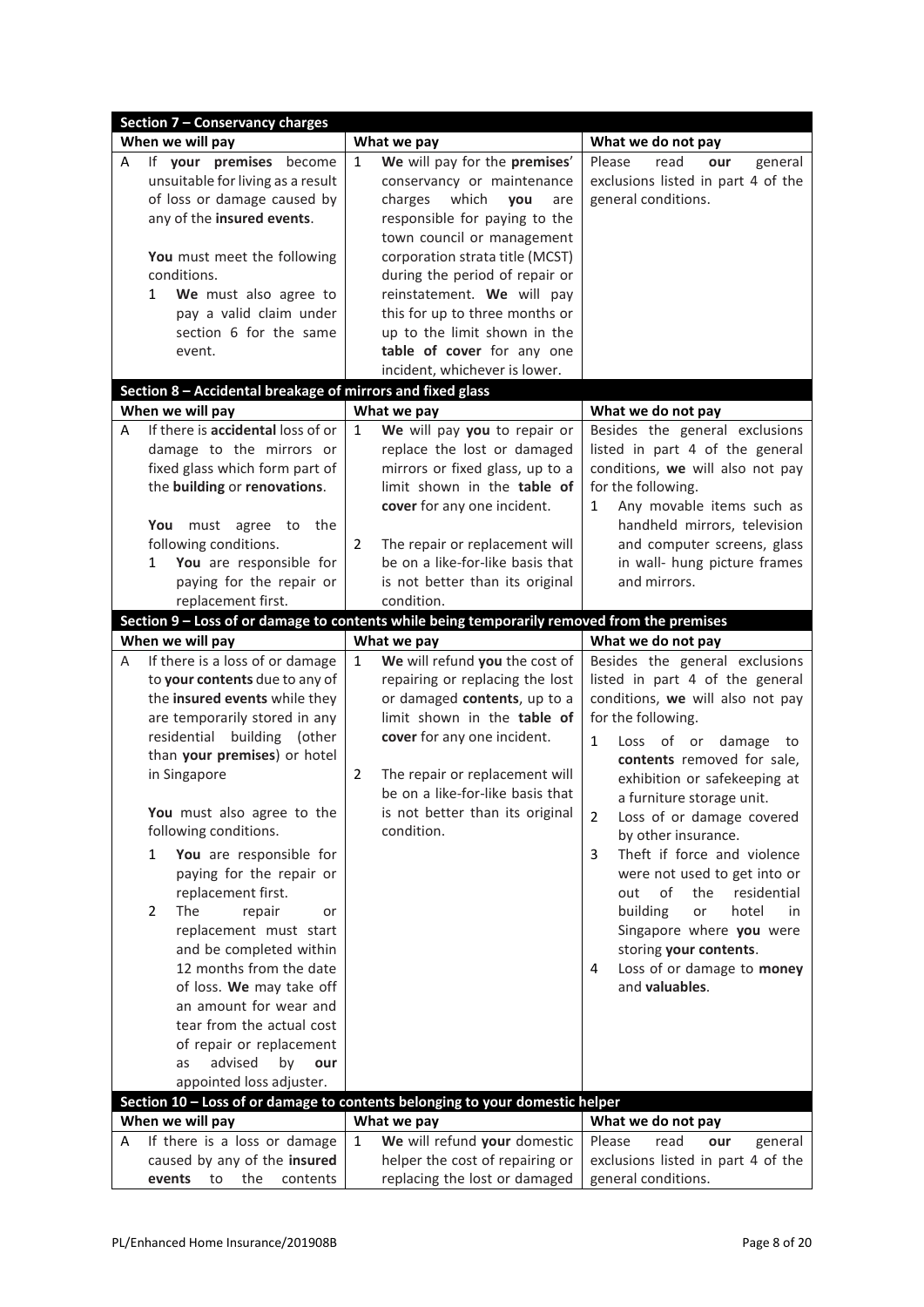| belonging to your domestic<br>helper who lives with you in<br>the premises.<br>You must meet the following<br>conditions.<br>You are responsible for<br>$\mathbf{1}$<br>paying for the cost of<br>repair, or replacement<br>first.<br>We must also agree to<br>2<br>pay a valid claim for your<br>loss of or damage to the<br>building, renovations or<br>contents under section 1<br>or 2 for the same event. | contents, up to a limit shown<br>in the table of cover for any<br>one incident.<br>The repair or replacement will<br>2<br>be on a like-for-like basis that<br>is not better than its original<br>condition. |                                                                                       |
|----------------------------------------------------------------------------------------------------------------------------------------------------------------------------------------------------------------------------------------------------------------------------------------------------------------------------------------------------------------------------------------------------------------|-------------------------------------------------------------------------------------------------------------------------------------------------------------------------------------------------------------|---------------------------------------------------------------------------------------|
| Section $11$ – Replacing locks and keys                                                                                                                                                                                                                                                                                                                                                                        |                                                                                                                                                                                                             |                                                                                       |
| When we will pay<br>If there is a loss of or damage<br>A                                                                                                                                                                                                                                                                                                                                                       | What we pay<br>We can choose to refund you<br>1                                                                                                                                                             | What we do not pay<br>Please<br>read<br>our<br>general                                |
| to the locks and keys of the<br>outside door of your premises<br>caused by any of the insured<br>events.                                                                                                                                                                                                                                                                                                       | the cost of repairing or<br>replacing the lost or damaged<br>locks and keys. We will pay up<br>to a limit shown in the table of<br>cover for any one incident.                                              | exclusions listed in part 4 of the<br>general conditions.                             |
| You must meet following<br>condition.                                                                                                                                                                                                                                                                                                                                                                          | $\overline{2}$<br>The repair or replacement will                                                                                                                                                            |                                                                                       |
| We must also agree to<br>1                                                                                                                                                                                                                                                                                                                                                                                     | be on a like-for-like basis that                                                                                                                                                                            |                                                                                       |
| pay a valid claim for your                                                                                                                                                                                                                                                                                                                                                                                     | is not better than its original                                                                                                                                                                             |                                                                                       |
| loss of or damage to the<br>building or renovations                                                                                                                                                                                                                                                                                                                                                            | condition.                                                                                                                                                                                                  |                                                                                       |
| under section 1 for the                                                                                                                                                                                                                                                                                                                                                                                        |                                                                                                                                                                                                             |                                                                                       |
| same event                                                                                                                                                                                                                                                                                                                                                                                                     |                                                                                                                                                                                                             |                                                                                       |
| Section 12 - Deterioration of food in the refrigerator                                                                                                                                                                                                                                                                                                                                                         |                                                                                                                                                                                                             |                                                                                       |
| When we will pay                                                                                                                                                                                                                                                                                                                                                                                               | What we pay                                                                                                                                                                                                 | What we do not pay                                                                    |
| If your food items stored in<br>A<br>your refrigerator or freezer                                                                                                                                                                                                                                                                                                                                              | $\mathbf{1}$<br>We will pay you to replace the<br>damaged food items. We will                                                                                                                               | Besides the general exclusions<br>listed in part 4 of the general                     |
| damaged<br>due<br>to<br>are                                                                                                                                                                                                                                                                                                                                                                                    | pay up to a limit shown in the                                                                                                                                                                              | conditions, we will also not pay                                                      |
| mechanical<br>breakdown,                                                                                                                                                                                                                                                                                                                                                                                       | table of cover for any one                                                                                                                                                                                  | for the following.                                                                    |
| explosion or failure in the<br>temperature-control<br>device                                                                                                                                                                                                                                                                                                                                                   | incident.                                                                                                                                                                                                   | The first \$50 for every loss or<br>$\mathbf{1}$<br>damage to the food items.         |
| refrigerator<br>of your<br>or<br>freezer.                                                                                                                                                                                                                                                                                                                                                                      |                                                                                                                                                                                                             | Damage directly or indirectly<br>$\mathbf{2}^{\prime}$<br>caused by or arising from a |
|                                                                                                                                                                                                                                                                                                                                                                                                                |                                                                                                                                                                                                             | power cut, whether or not                                                             |
|                                                                                                                                                                                                                                                                                                                                                                                                                |                                                                                                                                                                                                             | planned by public authorities.<br>Damage directly or indirectly<br>3                  |
|                                                                                                                                                                                                                                                                                                                                                                                                                |                                                                                                                                                                                                             | caused by or arising from the<br>power<br>supply<br>being<br>disconnected.            |
|                                                                                                                                                                                                                                                                                                                                                                                                                |                                                                                                                                                                                                             | The deliberate act of anyone<br>4<br>lawfully<br>allowed<br>in<br>the                 |
|                                                                                                                                                                                                                                                                                                                                                                                                                |                                                                                                                                                                                                             | premises.                                                                             |
|                                                                                                                                                                                                                                                                                                                                                                                                                |                                                                                                                                                                                                             | If your refrigerator or freezer<br>5<br>is more than five years old.                  |
|                                                                                                                                                                                                                                                                                                                                                                                                                |                                                                                                                                                                                                             |                                                                                       |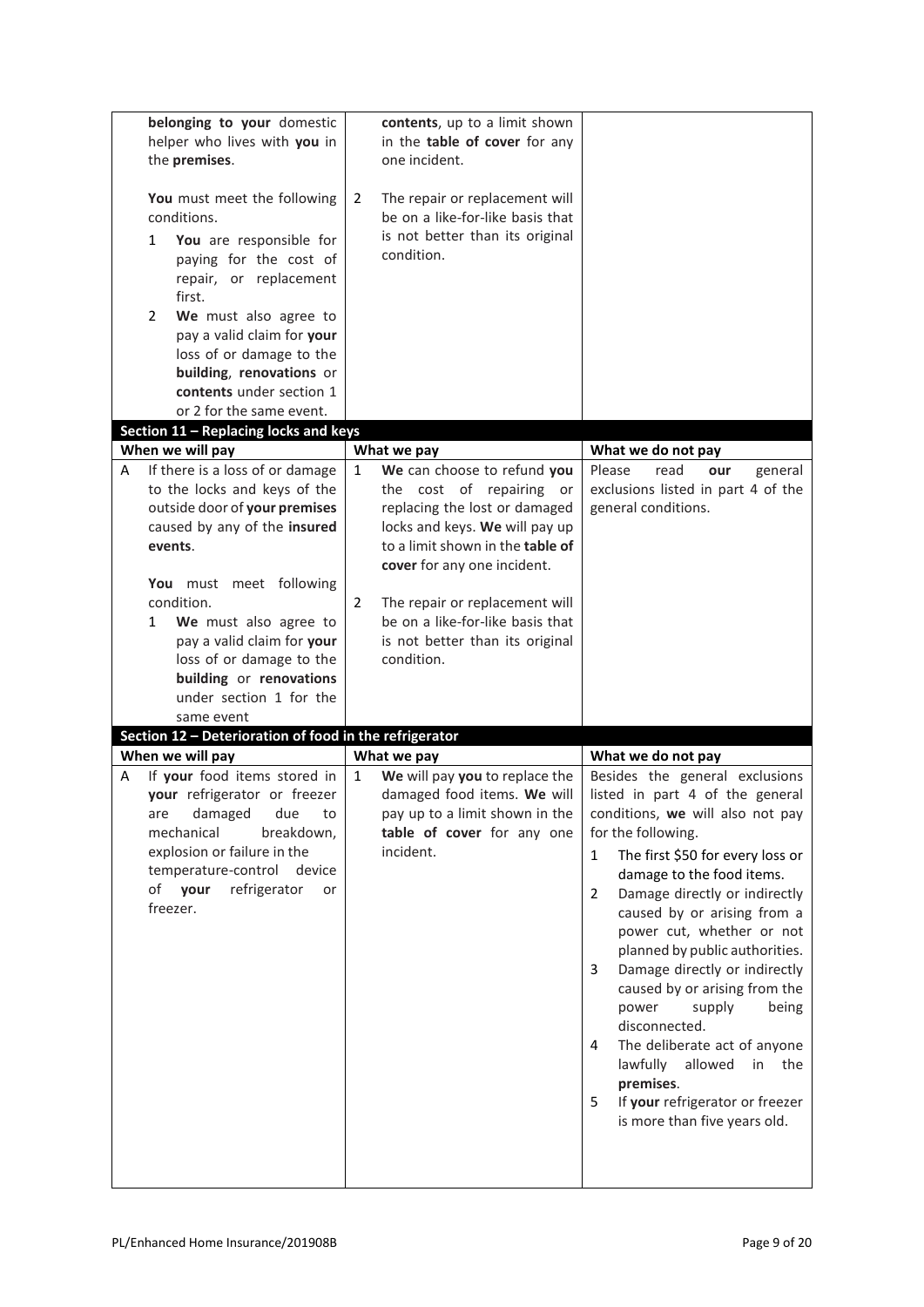| Section 13 - Unauthorised transactions on your stolen atm card or credit card                                                                                                                                                                                                                                                                                                                                                                                                                                                                                                                                                                                                                                                                                                            |                                                                                                                                                                                                                                                                                                                                                                                      |                                                                                                                                                                                                                                                                                                                                                      |  |  |  |  |
|------------------------------------------------------------------------------------------------------------------------------------------------------------------------------------------------------------------------------------------------------------------------------------------------------------------------------------------------------------------------------------------------------------------------------------------------------------------------------------------------------------------------------------------------------------------------------------------------------------------------------------------------------------------------------------------------------------------------------------------------------------------------------------------|--------------------------------------------------------------------------------------------------------------------------------------------------------------------------------------------------------------------------------------------------------------------------------------------------------------------------------------------------------------------------------------|------------------------------------------------------------------------------------------------------------------------------------------------------------------------------------------------------------------------------------------------------------------------------------------------------------------------------------------------------|--|--|--|--|
| When we will pay                                                                                                                                                                                                                                                                                                                                                                                                                                                                                                                                                                                                                                                                                                                                                                         | What we pay                                                                                                                                                                                                                                                                                                                                                                          | What we do not pay                                                                                                                                                                                                                                                                                                                                   |  |  |  |  |
| If there are unauthorised<br>A<br>withdrawals and charges to<br>the stolen automatic teller<br>machine (atm) card or credit<br>card belonging to you or your<br>family members following a<br>theft at your premises.<br>You must meet the following<br>conditions.<br>$\mathbf{1}$<br>You must make a police<br>report and let your bank<br>know within 24 hours of<br>discovering the loss of<br>the atm card or credit<br>card.<br>2<br>You must make<br>any<br>claims for loss to your<br>bank first. We will only<br>make a payment under<br>this policy when we have<br>written or documentary<br>proof that your claim has<br>been rejected by your<br>bank.<br>3<br>Force and violence are<br>used to get into or out of<br>the premises to carry out<br>the theft. The premises | We will pay you for the<br>1<br>unauthorised withdrawals or<br>charges to your stolen atm<br>card or credit card. We will pay<br>up to the limit shown in the<br>table of cover for any one<br>incident.                                                                                                                                                                             | Besides the general exclusions<br>listed in part 4 of the general<br>conditions, we will also not pay<br>for the following.<br>Any loss after you have told<br>1<br>the bank and credit card<br>company about the stolen<br>atm or credit card                                                                                                       |  |  |  |  |
| left<br>must<br>not<br>be<br>unoccupied.                                                                                                                                                                                                                                                                                                                                                                                                                                                                                                                                                                                                                                                                                                                                                 |                                                                                                                                                                                                                                                                                                                                                                                      |                                                                                                                                                                                                                                                                                                                                                      |  |  |  |  |
| Section 14 - Family personal accident                                                                                                                                                                                                                                                                                                                                                                                                                                                                                                                                                                                                                                                                                                                                                    |                                                                                                                                                                                                                                                                                                                                                                                      |                                                                                                                                                                                                                                                                                                                                                      |  |  |  |  |
| When we will pay                                                                                                                                                                                                                                                                                                                                                                                                                                                                                                                                                                                                                                                                                                                                                                         | What we pay                                                                                                                                                                                                                                                                                                                                                                          | What we do not pay                                                                                                                                                                                                                                                                                                                                   |  |  |  |  |
|                                                                                                                                                                                                                                                                                                                                                                                                                                                                                                                                                                                                                                                                                                                                                                                          | 1                                                                                                                                                                                                                                                                                                                                                                                    |                                                                                                                                                                                                                                                                                                                                                      |  |  |  |  |
| A<br>If you, your husband, wife or<br>children are involved in an<br>accident within the premises<br>which causes an injury and<br>due only to this accident, you,<br>they die or become<br>or                                                                                                                                                                                                                                                                                                                                                                                                                                                                                                                                                                                           | We will pay you, your estate<br>legal<br>or vour<br>personal<br>representative up to the limit<br>shown in the table of cover for<br>every 12-month period of the<br>policy.                                                                                                                                                                                                         | Besides the general exclusions<br>listed in part 4 of the general<br>conditions, we will also not pay<br>for the following.<br>A disability or death caused by:                                                                                                                                                                                      |  |  |  |  |
| permanently disabled within<br>90 days from the date of the<br>accident,<br>the<br>personal<br>accident cover will apply.                                                                                                                                                                                                                                                                                                                                                                                                                                                                                                                                                                                                                                                                | will<br>2<br>We<br>reduce<br>any<br>due<br>compensation<br>for<br>accidental<br>death<br>or<br>permanent disability by any<br>payment which we<br>have<br>already made to you, your<br>husband or wife or children<br>under<br>the<br>scale<br>of<br>compensation in the table of<br>cover for the same accident.<br>3<br>We will not pay you extra<br>compensation for any specific | $\mathbf{1}$<br>deliberate<br>self-injury,<br>committing<br>suicide<br>or<br>attempted suicide while sane<br>or insane, a criminal act,<br>provoked assault, deliberate<br>acts or putting yourself in<br>danger (unless you are trying<br>to save human life);<br>sickness and not injury;<br>2<br>3<br>or arising from pre-existing<br>conditions. |  |  |  |  |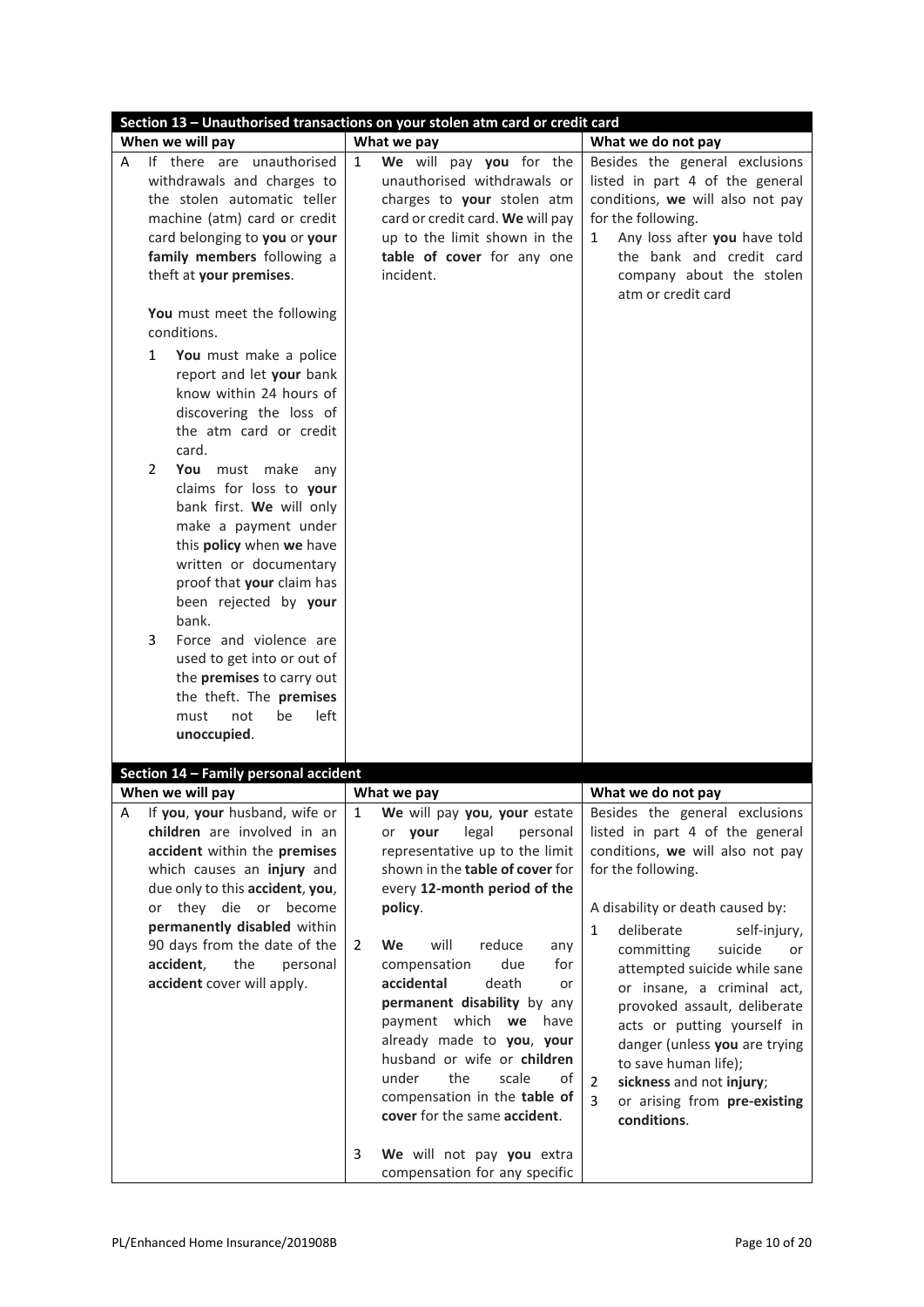| Section 15 - Medical expenses for injury due to an insured event<br>When we will pay                                                                                                                                                                                                                                                                                                                                                                                                                                                       | body part which is part of a<br>greater body part due under<br>this policy. For example, we<br>will pay you for losing your<br>upper limb, but we will not pay<br>you again for losing your<br>fingers from the same upper<br>limb.<br>What we pay                                                                                                                                                                                               |                                                                                                                                                                                                                                                                                                                                                                                                                                                                                                       |  |  |  |
|--------------------------------------------------------------------------------------------------------------------------------------------------------------------------------------------------------------------------------------------------------------------------------------------------------------------------------------------------------------------------------------------------------------------------------------------------------------------------------------------------------------------------------------------|--------------------------------------------------------------------------------------------------------------------------------------------------------------------------------------------------------------------------------------------------------------------------------------------------------------------------------------------------------------------------------------------------------------------------------------------------|-------------------------------------------------------------------------------------------------------------------------------------------------------------------------------------------------------------------------------------------------------------------------------------------------------------------------------------------------------------------------------------------------------------------------------------------------------------------------------------------------------|--|--|--|
|                                                                                                                                                                                                                                                                                                                                                                                                                                                                                                                                            |                                                                                                                                                                                                                                                                                                                                                                                                                                                  | What we do not pay                                                                                                                                                                                                                                                                                                                                                                                                                                                                                    |  |  |  |
| lf<br>family<br>vou<br>or<br>your<br>A<br>members suffer an injury or<br>sickness within the premises<br>which is caused by any of the<br>insured events and you or<br>they need to get medical<br>treatment.<br>You must meet the following<br>conditions.<br>You are responsible for<br>$\mathbf{1}$<br>paying for the cost of<br>medical treatment first.<br>2<br>You must provide a<br>written report of your<br>medical condition from<br>medical<br>your<br>practitioner<br>together<br>with original medical bills<br>and receipts. | We will pay you for the<br>$\mathbf{1}$<br>and<br>necessary<br>reasonable<br>costs of medical, surgical and<br>hospital<br>treatment<br>recommended or requested<br>by a medical practitioner for<br>you or your family members<br>to be treated. We will pay up<br>to the limit shown in the table<br>of cover or for up to a period<br>of 12 months from the date of<br>the <b>accident</b> for any one<br>incident, whichever comes<br>first. | Besides the general exclusions<br>listed in part 4 of the general<br>conditions, we will also not pay<br>for the following.<br>claim<br>directly<br>Any<br>1<br>or<br>indirectly caused by or arising<br>from<br>existing<br>pre-<br>conditions.                                                                                                                                                                                                                                                      |  |  |  |
| Section 16 - Family worldwide liability                                                                                                                                                                                                                                                                                                                                                                                                                                                                                                    |                                                                                                                                                                                                                                                                                                                                                                                                                                                  |                                                                                                                                                                                                                                                                                                                                                                                                                                                                                                       |  |  |  |
| When we will pay                                                                                                                                                                                                                                                                                                                                                                                                                                                                                                                           | What we pay                                                                                                                                                                                                                                                                                                                                                                                                                                      | What we do not pay                                                                                                                                                                                                                                                                                                                                                                                                                                                                                    |  |  |  |
| If<br>family<br>you<br>A<br>or<br>your<br>members<br>legally<br>are<br>responsible for accidentally:<br>$\mathbf{1}$<br>injuring someone;<br>or<br>$\overline{2}$<br>loss<br>causing<br>to<br>or<br>damaging someone else's<br>property                                                                                                                                                                                                                                                                                                    | $\mathbf{1}$<br>We will pay:<br>the<br>legal<br>costs<br>and<br>expenses for representing<br>or defending you or your<br>family member; and<br>the<br>amount<br>awarded<br>against you or your family<br>member only by the court<br>in Singapore.<br>We will pay up to the limit<br>2<br>shown in the table of cover for<br>any one incident.                                                                                                   | Besides the general exclusions<br>listed in part 4 of the general<br>conditions, we will also not pay<br>for the following.<br>1<br>Any claim due to your or your<br>family member's deliberate,<br>malicious,<br>unlawful<br>or<br>criminal act or failure to act.<br>Any claim for loss of or<br>$\overline{2}$<br>damage to property that you<br>or your family members own<br>or control.<br>Any claim resulting from legal<br>3<br>services<br>have<br>we<br>not<br>approved<br>beforehand<br>in |  |  |  |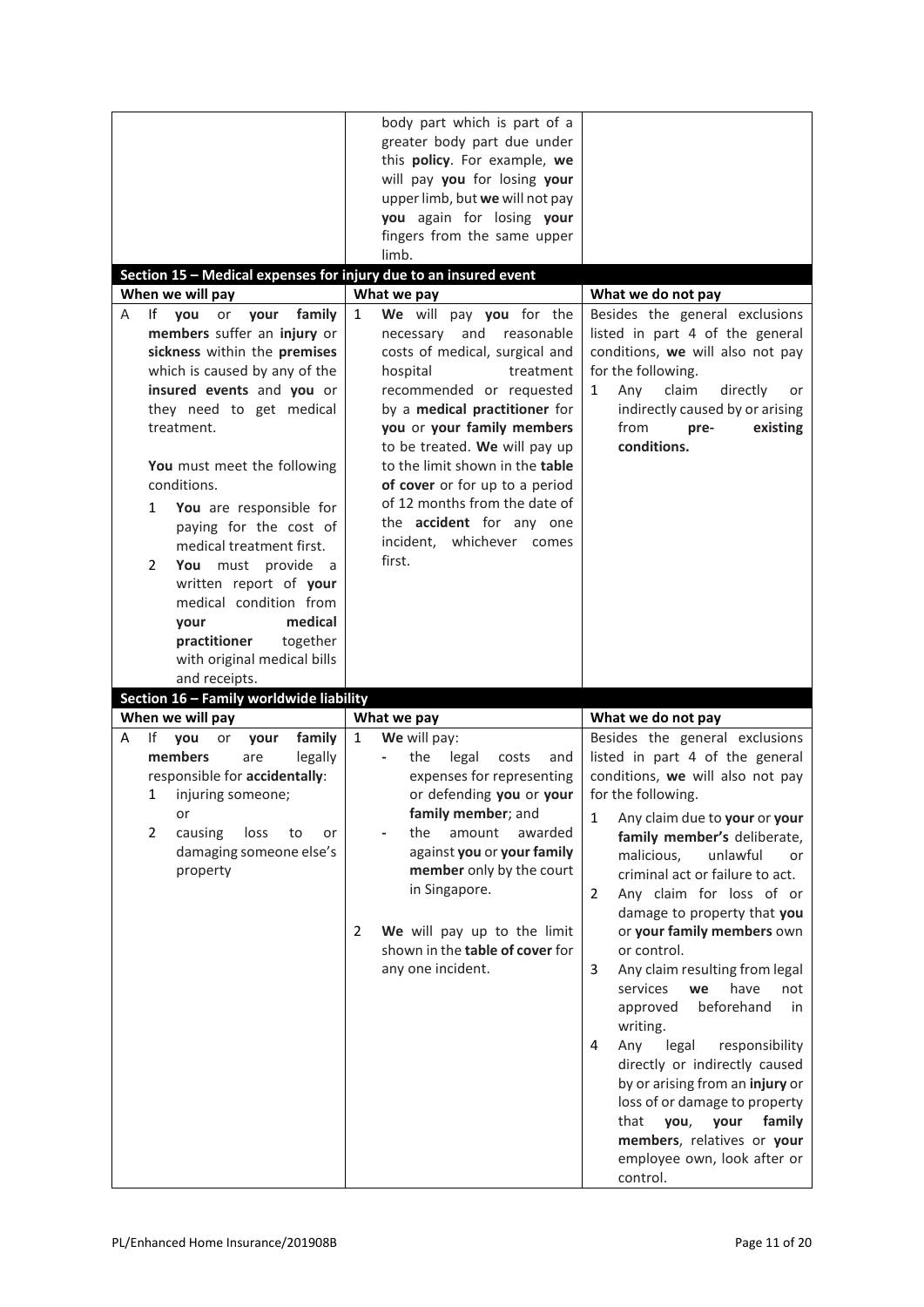|                                    | 5  | Any injury, loss or damage to<br>family<br>members,<br>your        |
|------------------------------------|----|--------------------------------------------------------------------|
|                                    | 6  | relatives or employees.<br>legal<br>responsibility<br>Any          |
|                                    |    | directly or indirectly caused<br>by or arising from owning or      |
|                                    |    | weapons,<br>animals<br>using                                       |
|                                    |    | (except for dogs), vehicles,<br>aircraft or watercraft.            |
|                                    | 7  | legal<br>Any<br>responsibility                                     |
|                                    |    | directly or indirectly caused<br>by or arising from owning a       |
|                                    |    | dog which is of a breed which<br>falls<br>within the Second        |
|                                    |    | Schedule of the Animals and<br>Birds (Dog Licensing and            |
|                                    |    | Control)<br>Rules,<br>or<br>οf<br>unlicensed dogs.                 |
|                                    | 8  | legal<br>Any<br>responsibility                                     |
|                                    |    | directly or indirectly caused<br>by or arising from or is          |
|                                    |    | connected to your or your<br>members'<br>family<br>trade,          |
|                                    | 9  | business or profession.<br>Any legal responsibility that           |
|                                    |    | you or your family members<br>have under a contract.               |
|                                    | 10 | Any court judgment which is                                        |
|                                    |    | not delivered by a court<br>within Singapore.                      |
|                                    |    | 11 Any court judgment which is                                     |
|                                    |    | being appealed by you or<br>your family members or on              |
|                                    |    | family<br>your<br>or<br>vour<br>members' behalf.                   |
|                                    |    | 12 Any<br>legal<br>responsibility                                  |
|                                    |    | directly or indirectly caused<br>by or arising from you or your    |
|                                    |    | family members passing on a                                        |
|                                    |    | communicable disease to<br>others.                                 |
|                                    |    | 13 Any<br>legal<br>responsibility<br>directly or indirectly caused |
|                                    |    | by or arising from the abuse                                       |
|                                    |    | of controlled drugs.<br>14 Any<br>legal<br>responsibility          |
|                                    |    | directly or indirectly caused                                      |
|                                    |    | by or arising from you or your<br>family members being under       |
|                                    |    | the influence of drugs or<br>alcohol.                              |
|                                    |    | 15 Any<br>legal<br>responsibility                                  |
|                                    |    | directly or indirectly caused<br>by or arising from riding or      |
|                                    |    | racing in races or rallies.                                        |
|                                    | 16 | Any legal responsibility that is<br>directly or indirectly caused  |
|                                    |    |                                                                    |
| PL/Enhanced Home Insurance/201908B |    | Page 12 of 20                                                      |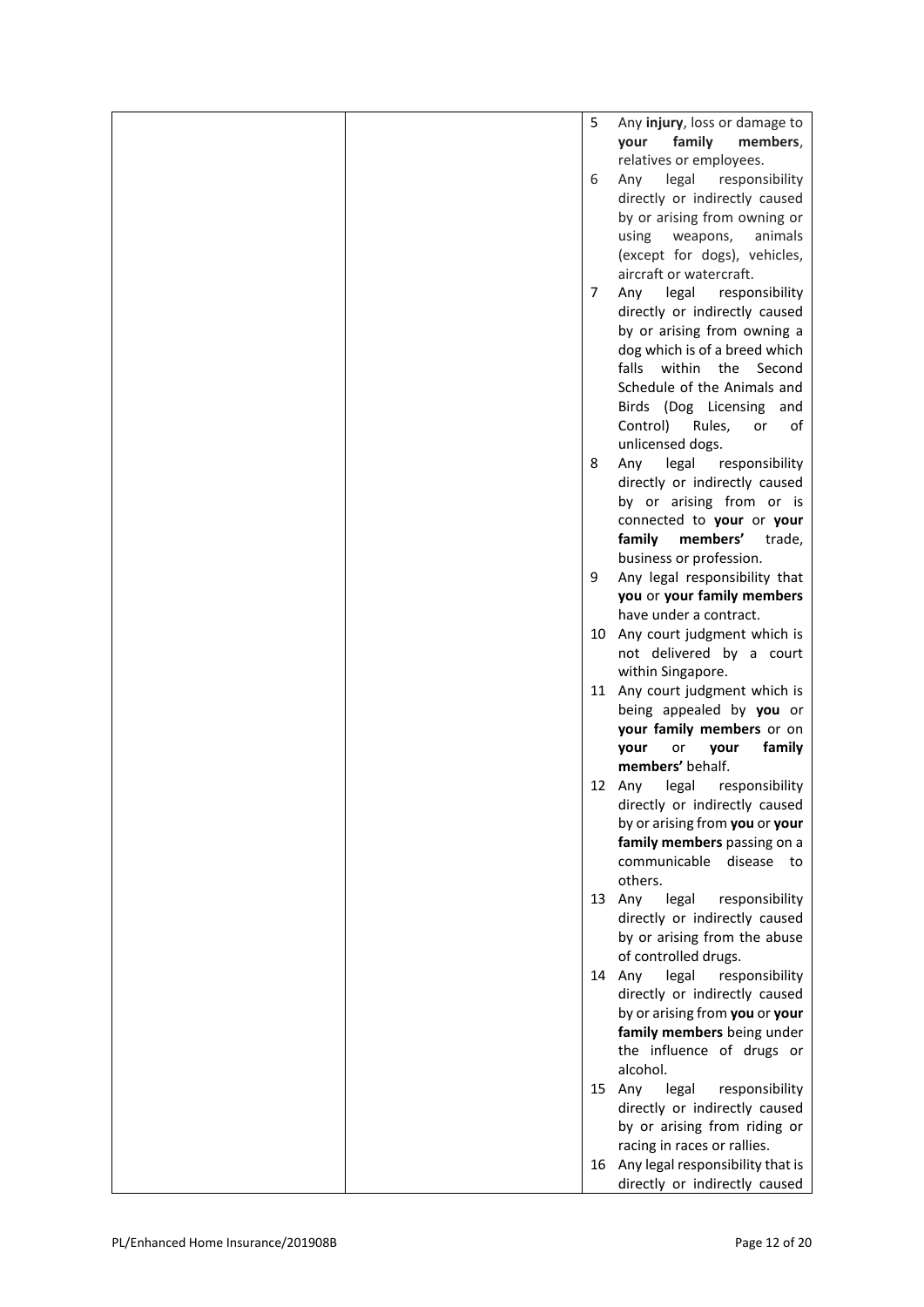|   |                                                                                                                                                                                                                                                                                                                                                                                                                                                                      |   |                                                                                                                                                                              |   | by or arising from polluting or<br>harming the environment.<br>claim for punitive,<br>17 Any<br>aggravated<br>or exemplary<br>damages (damages aimed at<br>punishing or making an<br>example of you or your<br>family members). |
|---|----------------------------------------------------------------------------------------------------------------------------------------------------------------------------------------------------------------------------------------------------------------------------------------------------------------------------------------------------------------------------------------------------------------------------------------------------------------------|---|------------------------------------------------------------------------------------------------------------------------------------------------------------------------------|---|---------------------------------------------------------------------------------------------------------------------------------------------------------------------------------------------------------------------------------|
|   |                                                                                                                                                                                                                                                                                                                                                                                                                                                                      |   |                                                                                                                                                                              |   | 18 Any<br>legal<br>responsibility<br>directly or indirectly caused<br>by or arising from alterations,<br>additions, improvements or<br>repairs to the premises.                                                                 |
|   |                                                                                                                                                                                                                                                                                                                                                                                                                                                                      |   |                                                                                                                                                                              |   | 19 Any legal responsibility from<br>owning any other premises.                                                                                                                                                                  |
|   | Section 17 - Loss of domestic pet                                                                                                                                                                                                                                                                                                                                                                                                                                    |   |                                                                                                                                                                              |   |                                                                                                                                                                                                                                 |
|   | When we will pay                                                                                                                                                                                                                                                                                                                                                                                                                                                     |   | What we pay                                                                                                                                                                  |   | What we do not pay                                                                                                                                                                                                              |
| A | If your pet dog or cat that<br>stays with<br>you<br>the<br>at<br>premises accidentally<br>dies<br>within 90 days from the date<br>of the accident or is stolen<br>from the premises.<br>You must meet the following<br>conditions.<br>$\mathbf{1}$<br>If your pet dog or cat is<br>stolen, force and violence<br>must have been used to<br>get into or out of the<br>premises.<br>The premises must not<br>2<br>be left unoccupied.<br>Your pet dog or cat must<br>3 | 1 | We will pay you the cash<br>benefit shown in the table of<br>cover for any one incident                                                                                      | 1 | Besides the general exclusions<br>listed in part 4 of the general<br>conditions, we will also not pay<br>for the following.<br>Death which is directly or<br>indirectly caused by or arising<br>from sickness of your pet.      |
|   | licensed<br>be<br>and<br>registered with the Agri-<br>Food<br>&<br>Veterinary<br>Authority of Singapore<br>(AVA).<br>You must provide us with<br>4<br>documentary proof of<br>ownership of your pet if<br>there is a claim.<br>Section 18 - Emergency cash allowance                                                                                                                                                                                                 |   |                                                                                                                                                                              |   |                                                                                                                                                                                                                                 |
|   | When we will pay                                                                                                                                                                                                                                                                                                                                                                                                                                                     |   | What we pay                                                                                                                                                                  |   | What we do not pay                                                                                                                                                                                                              |
| A | If there is loss of or damage to<br>the premises due to any of<br>the insured events causing<br>the premises to be unsuitable<br>for living in for at least five<br>days in a row.<br>You must meet the following<br>condition.<br>We must also agree to<br>$\mathbf{1}$<br>pay a valid claim for your                                                                                                                                                               | 1 | We will pay you to buy basic<br>items such as clothing or other<br>personal belongings. We will<br>pay up to a limit shown in the<br>table of cover for any one<br>incident. |   | Please<br>read<br>general<br>our<br>exclusions listed in part 4 of the<br>general conditions.                                                                                                                                   |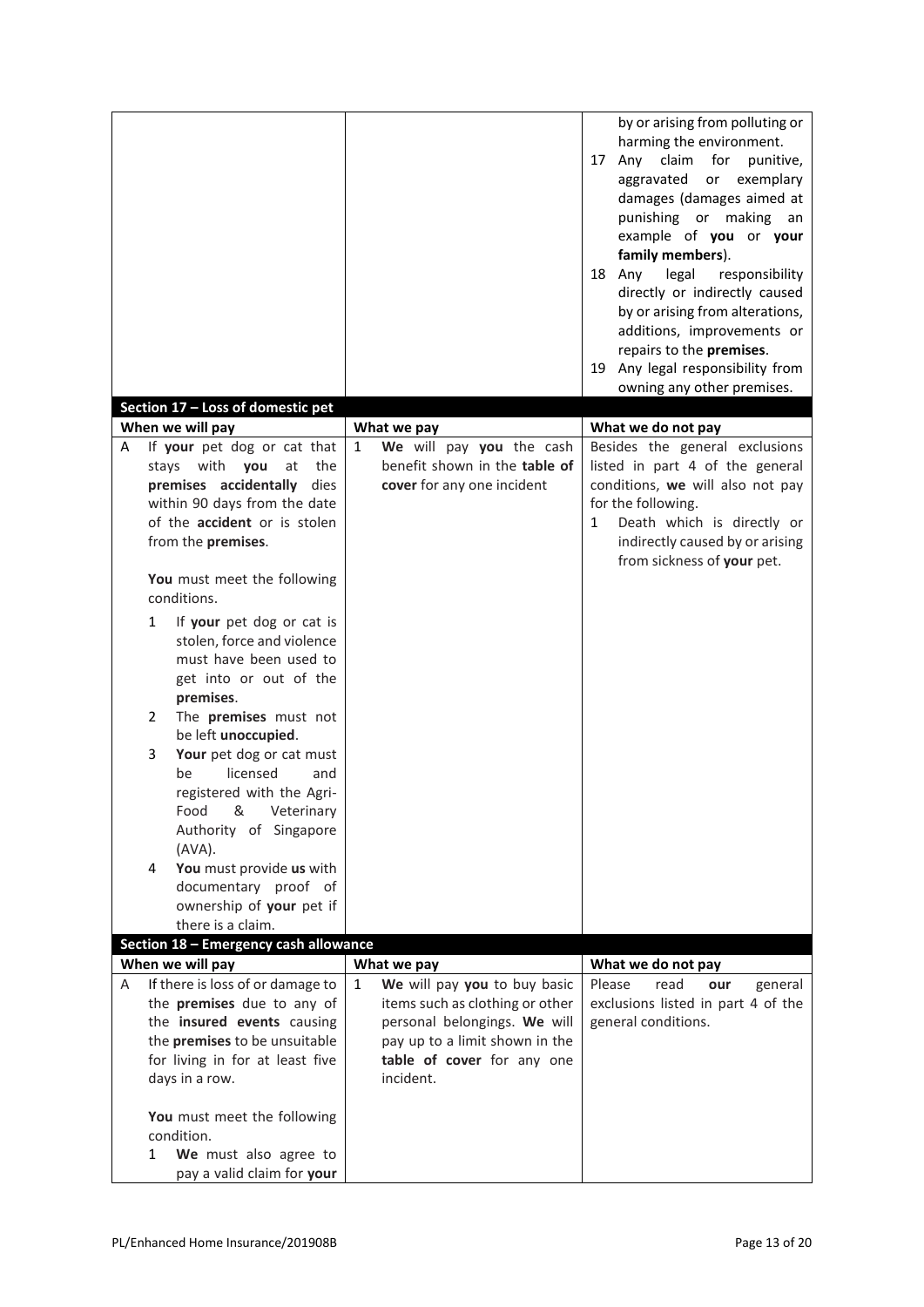|                  | loss of or damage to the<br>building or renovations<br>under section 1 for the<br>same event                                                                                                                          |              |                                                                                                                    |                              |      |     |                                               |
|------------------|-----------------------------------------------------------------------------------------------------------------------------------------------------------------------------------------------------------------------|--------------|--------------------------------------------------------------------------------------------------------------------|------------------------------|------|-----|-----------------------------------------------|
|                  | Section 19 – Stress payment                                                                                                                                                                                           |              |                                                                                                                    |                              |      |     |                                               |
| When we will pay |                                                                                                                                                                                                                       |              | What we pay                                                                                                        | What we do not pay           |      |     |                                               |
| A                | If your building, renovations<br>or <b>contents</b> are completely<br>and totally damaged by any of<br>the insured events.                                                                                            | $\mathbf{1}$ | We will pay you the cash<br>benefit up to the limit shown<br>in the <b>table of cover</b> for any<br>one incident. | Please<br>general conditions | read | our | general<br>exclusions listed in part 4 of the |
|                  | You must meet the following<br>condition.<br>We must also agree to<br>1<br>pay a valid claim for your<br>loss of or damage to the<br>building, renovations or<br>contents under section 1<br>or 2 for the same event. |              |                                                                                                                    |                              |      |     |                                               |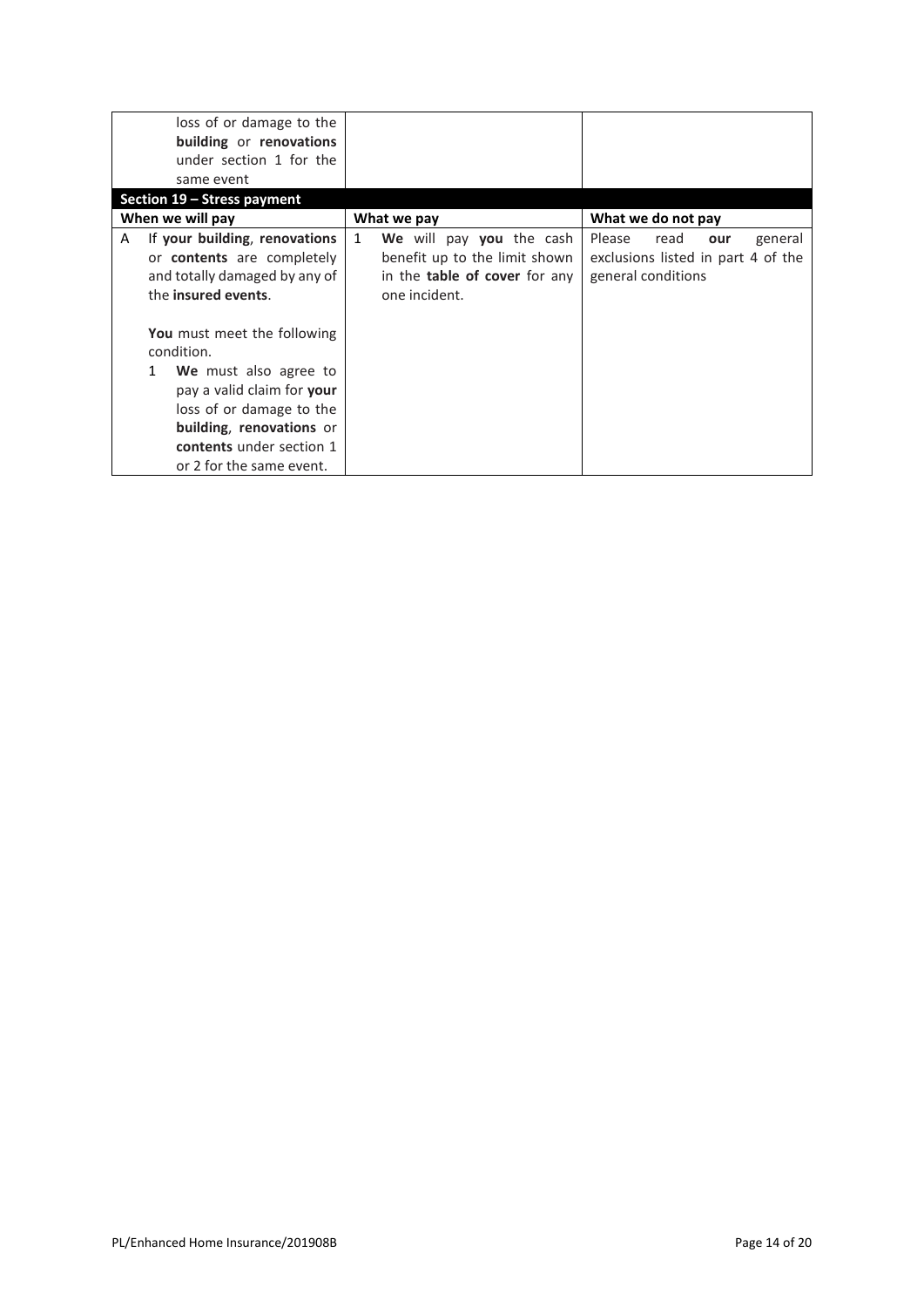# **General conditions which apply to the whole policy**

#### **1 Insuring your building, renovations and contents for the correct amount**

You must insure **your building, renovations** and **contents** for an amount that represents the full replacement value.

- **(a)** For **building** and **renovations** this is the estimated cost of rebuilding or reconstruction if the building and **renovations** were completely destroyed. This may not be the market value.
- **(b)** For **contents** this is the cost to replace the item on a like-for-like basis based on current market prices.

If you do not insure **your building**, **renovations** and **contents** for the right amount, **we** will consider that **you** have **under-insured** them.

#### **2 Under-insurance**

For **under-insurance** of **buildings**, **renovations** or **contents** cover, **you** are responsible for a share of the loss or damage. **We** work out the percentage based on the difference between the benefit limits as listed in **your schedule** and the total actual replacement cost of **your building, renovations** or **contents** at the time of the loss or damage calculated as follows:

| <b>Full and actual</b>                                                    | Benefit limit of  |  |  |  |  |  |
|---------------------------------------------------------------------------|-------------------|--|--|--|--|--|
| replacement                                                               | building,         |  |  |  |  |  |
| cost of building,                                                         | renovations and   |  |  |  |  |  |
| renovations and                                                           | contents as shown |  |  |  |  |  |
| contents                                                                  | in your schedule  |  |  |  |  |  |
| Full and actual replacement cost of<br>building, renovations and contents |                   |  |  |  |  |  |

#### **For example**

Benefit limit of **building** and **renovations** cover shown in **your schedule**: \$200,000

Benefit limit of **contents** cover shown in **your schedule**: \$10,000

Full and actual replacement cost of **building, renovations** at the time of loss: \$500,000 Full and actual replacement cost of **contents** at the time of loss: \$50,000

**Your** share of insurance for **building** and **renovations** is 60% (\$300,000/\$500,000)

**Your** share of insurance for **contents** is 80% (\$40,000/\$50,000)

If there is a loss of or damage to the **building** or **renovations** at \$100,000 and to the **contents** at \$18,000, the following will apply.

**You** will be responsible for paying \$60,000 (60% of \$100,000) to repair, replace or reinstate the **building** or **renovations** and \$14,000 (80% of \$18,000) to repair or replace **your contents**. **We** will pay \$40,000 to repair, replace or reinstate the **building** or **renovations** and \$4,000 to repair or replace the **contents**.

# **3 Average relief (Waiver of underinsurance)**

If at the time of loss or damage under section 1 or 2, the sum insured under each respective section is at least 80% of the full and actual reinstatement or replacement cost, **we** will not consider **you** to be under-insuring the respective section: **building**, **renovations**, or **contents**.

#### **4 General exclusions**

This **policy** does not cover claims directly or indirectly caused by or arising from:

- **a** any war, invasion, civil commotion, any **act of terrorism**, nuclear fallout, radioactivity, any nuclear fuel, material or waste and related risks;
- **b** any loss or damage arising from illegal acts;
- **c** any loss or damage through deliberate or malicious acts by anyone legally allowed to be in the **premises**;
- **d** any loss due to **your** or **your** family member's deliberate, malicious, unlawful or criminal act or failure to act;
- **e** the effect or influence of alcohol or drugs;
- **f** any loss or damage if HDB town council or management corporation strata title (MCST) is responsible for replacing or repairing the damage;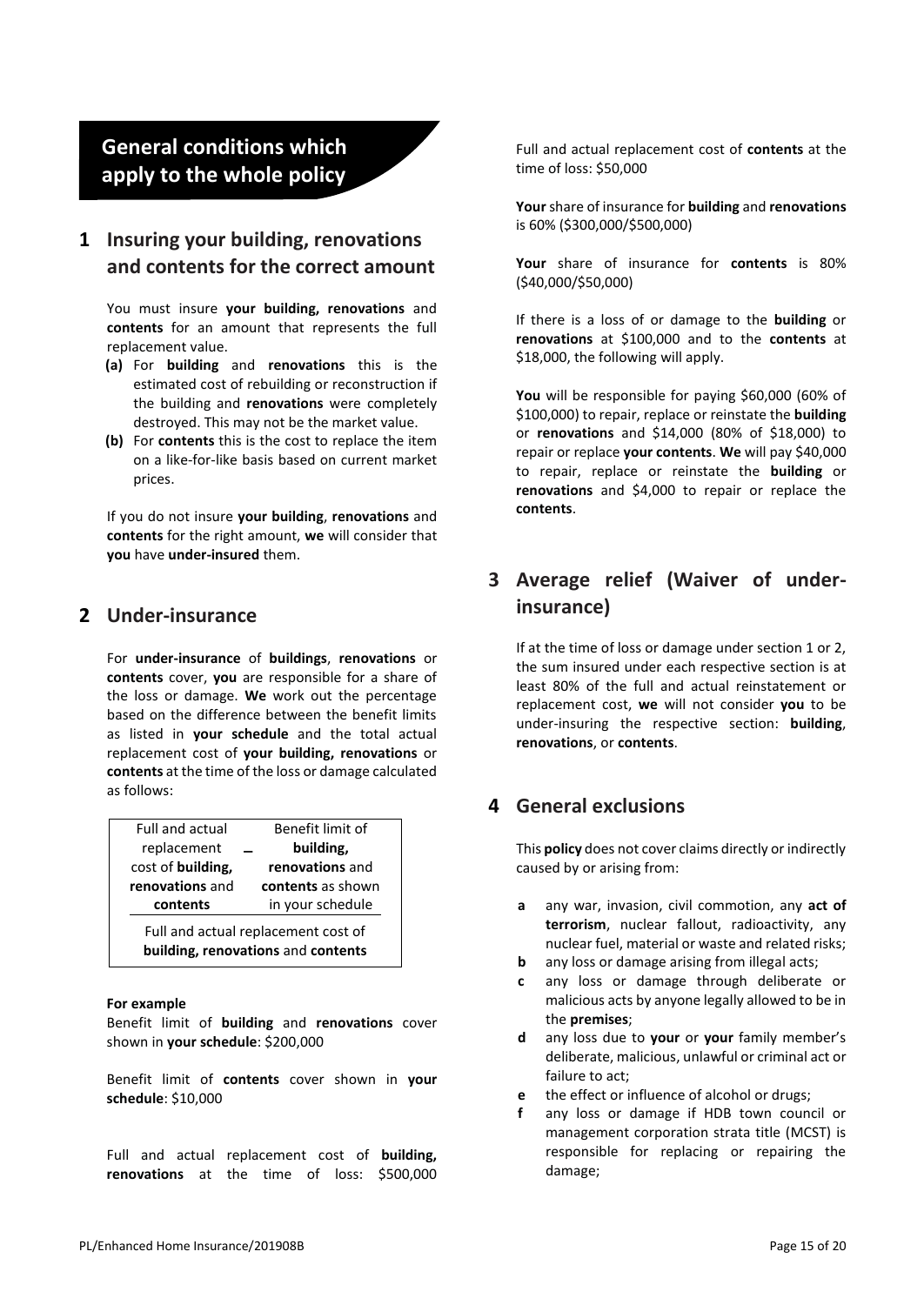- **g** any loss or damage caused by the order of any public or government authorities
- **h** any consequential (indirect) loss or damage apart from under section 6 - Loss of rental income and extra hotel expenses;
- **i** claims for wear and tear (this includes scratches, discolouration, rust, corrosion, stains, tears, or dents to the surface of the item which does not affect how it works);
- **j** claims arising from weather conditions, gradual deterioration, pests and insects;
- **k** damages caused during the repair, reinstatement or replacement process;
- **l** claims caused by any process involving heat where there is no flame (for example, cigarette burn marks or scorch marks);
- **m** loss or damage to any part of a cooking or heating appliance due to normal usage or wear and tear (for example, a glass cooking top or any part of a stove);
- **n** any loss or damage while **your premises** is undergoing construction, reconstruction or repair (this does not include loss or damage by hurricane, cyclone, typhoon or **windstorm** as long as all outside doors, windows and openings are completely installed and the **premises** is well protected against this weather);
- **o you** or **your family members** failing to take reasonable precautions to protect **your** or their property, avoid **injury** or minimise claims under this **policy**;
- **p** any loss or damage by subsidence or landslip except when it is caused by an earthquake or volcanic eruption;
- **q** restoring or recreating lost or damaged information stored in films, tapes, cards, discs or other storage devices.
- **r** any consequential loss or damage due to faults, loss in function, loss in accessibility of information, software or computer programmes;
- **s** loss or damage as a result of faulty workmanship or manufacturing faults;
- **t** mysterious disappearance or unexplained loss;
- **u** loss or damage arising from lapses by any equipment or service provider (e.g. telecommunications, electricity, bank etc.) for the **premises** that affects multiple households including **yours**; and
- **v** cyber-attacks to **your** smart devices, e.g. laptops, phones, tablets, smart tvs, smart fridges etc. (This does not apply to theft specifically targeting **your premises** by hacking **your** smart lock);

If **we** refuse to pay a claim as a result of any of the exclusions listed above and **you** disagree with **our** decision, **you** are responsible for proving that **we** are legally responsible for the claim. If any part of any exclusion is found not to be valid or **we** cannot enforce it, it will not affect the rest of the exclusion

## **5 Changing your plan**

**You** can choose to make changes to **your policy** at any time by writing to **us** or calling **us**. If **we** do approve **your** request, **we** will tell **you** when the change will take place.

#### **6 Premium**

- **a** The premium that **you** pay for this **policy** can change. If **we** change the premium for this **policy**, **we** will write to **you** at **your** last-known address, at least 30 days before the change is to take place, to tell **you** what the new premium is.
- **b** Premium due dates
	- **(i)** The premium is due on or before the start of this **policy** and if this **policy** is renewed, the **start date** of the next **policy year**. If **you** have chosen a monthly **recurring payment arrangement**, the premium is due on the dates shown in the debit note or tax invoice we have issued to **you**.
- **c Recurring premium payment**
	- **(i) You** can pay the premium due for this **policy** using the **recurring payment arrangement** you have chosen.
	- **(ii)** Before the premium due date, **we** will charge the premium to a credit card or take the premium by GIRO from a bank account **you** have chosen.
	- **(iii) You** can change the chosen **payment frequency** and **recurring payment arrangement** by calling **us** or writing to **us** at least 21 days before the end of the **policy year**. The change will take effect from the **start date** of next **policy year**.

#### **7 Payment before cover warranty**

**We** (or **our** intermediary) must receive the premium due on or before: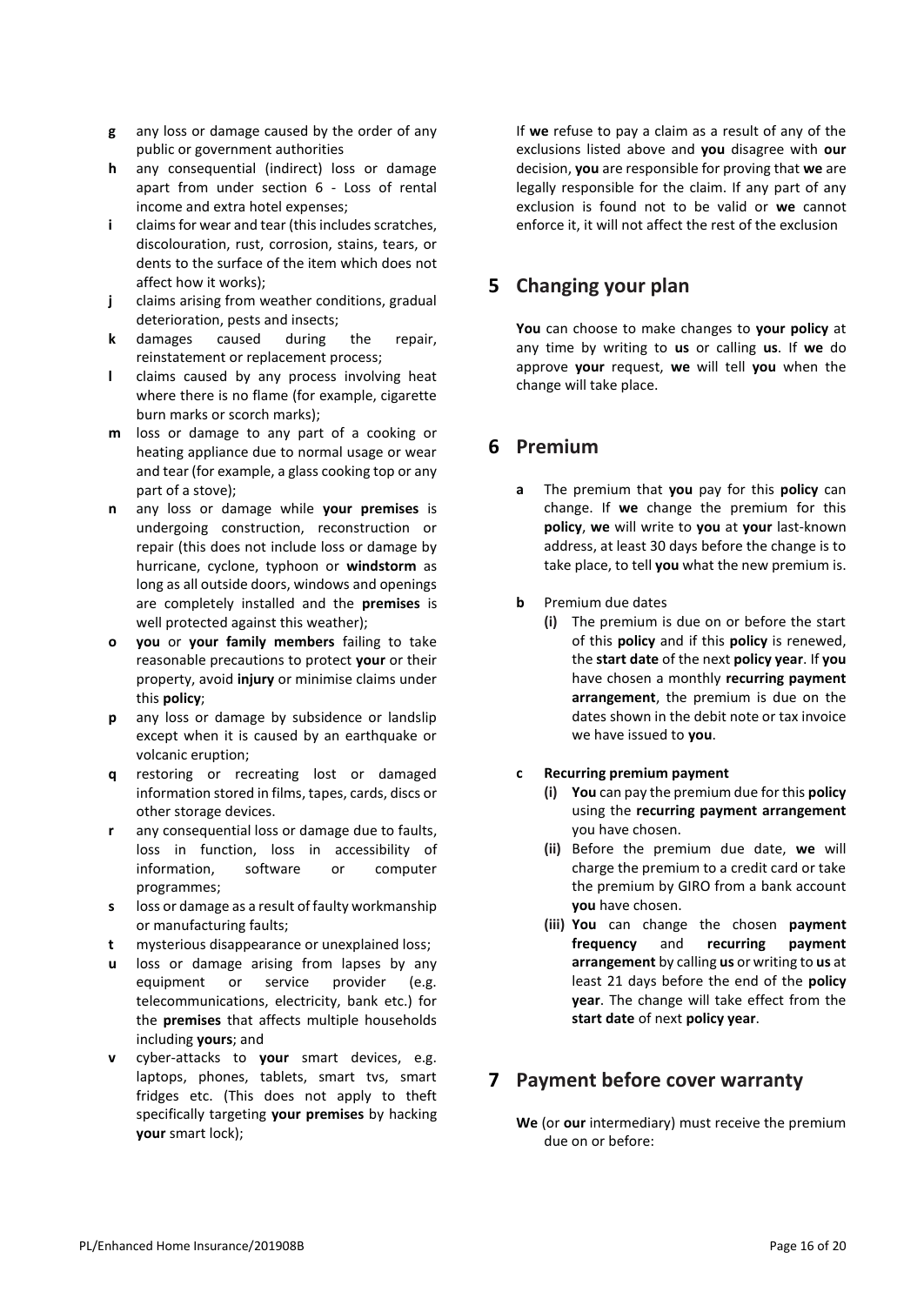- **a** the start of this **policy**;
- **b the start date of next policy year, if this policy is renewed; and**
- **c** the subsequent premium due dates as shown in the debit note or tax invoice (which applies only if **you** choose the monthly **recurring payment arrangement**).

If **we** or the intermediary do not receive the premium due on the dates as described above, this **policy** will not be valid and renewed and **we** will not pay any benefits.

#### **8 Renewal**

If this **policy** is renewed, **we** will provide the new terms and conditions (if these apply) for the next **policy year** before the **start date** of the next **policy year**.

If **we** did not receive any request to cancel the **policy** as set out in general condition 9(b), **we** will take the premium using the current payment method you have chosen.

This **policy** will apply for as long as **we** can successfully collect the premium before the premium due date.

## **9 Cancellation and refund**

- **a** If **we** cancel this **policy**
	- **(i) We** can cancel this **policy** by giving **you** seven days' notice by post to **your** lastknown address. **We** will consider that **you** have received this cancellation notice on the same day if **we** deliver the notice by hand, mail, fax or email.
	- **(ii)** If **your policy** is on **recurring payment arrangement** and **we** do not receive the premium due or **we** are not successful in taking the premium from the credit card or GIRO account **you** have chosen, **we** will cancel this **policy** on the date the premium is due.

If **we** cancel this **policy** because the premium has not been paid, **you** may apply for a new **policy**. However, **your** application will depend on **us** accepting it.

- **b** If **you** cancel the **policy**
	- **(i)** Monthly recurring payment arrangement
		- **You** may cancel this **policy** by calling **us** or writing to **us**. The date of cancellation will depend on when **we** receive the notice of cancellation.
		- For cancellation after the 14-day freelook period (under general condition 19), **we** must receive the notice of cancellation no later than 21 days before the next monthly premium due date. **We** will then cancel the **policy** on the day the monthly premium is due.
		- But, if we receive the notice of cancellation less than 21 days before the next monthly premium due date, we will cancel the **policy** on the following month when the premium is due.

| Cancelling the policy with monthly<br>premium payment - For example |                              |
|---------------------------------------------------------------------|------------------------------|
| Period of                                                           | 22 September 2012 to         |
| insurance                                                           | 21 September 2013            |
| Monthly                                                             | 22 (September, October,      |
| premium                                                             | November, December,          |
| due date                                                            | January, February and so on) |
| If we receive the notice of cancellation:                           |                              |
| on 1 Oct                                                            | cancellation will apply from |
| 2012                                                                | 22 October 2012.             |
| on 20 Oct                                                           | cancellation will apply from |
| 2012                                                                | 22 November 2012.            |

- **(ii)** Paying every year or every three years
	- **You** may cancel this **policy** by calling **us**  or writing to **us** and cancellation will apply from the date **we** receive the notice of cancellation.
	- For cancellation after the 14-day freelook period (under general condition 19), **we** will work out and refund the premium as follows if **you** have not made a claim under this **policy**.

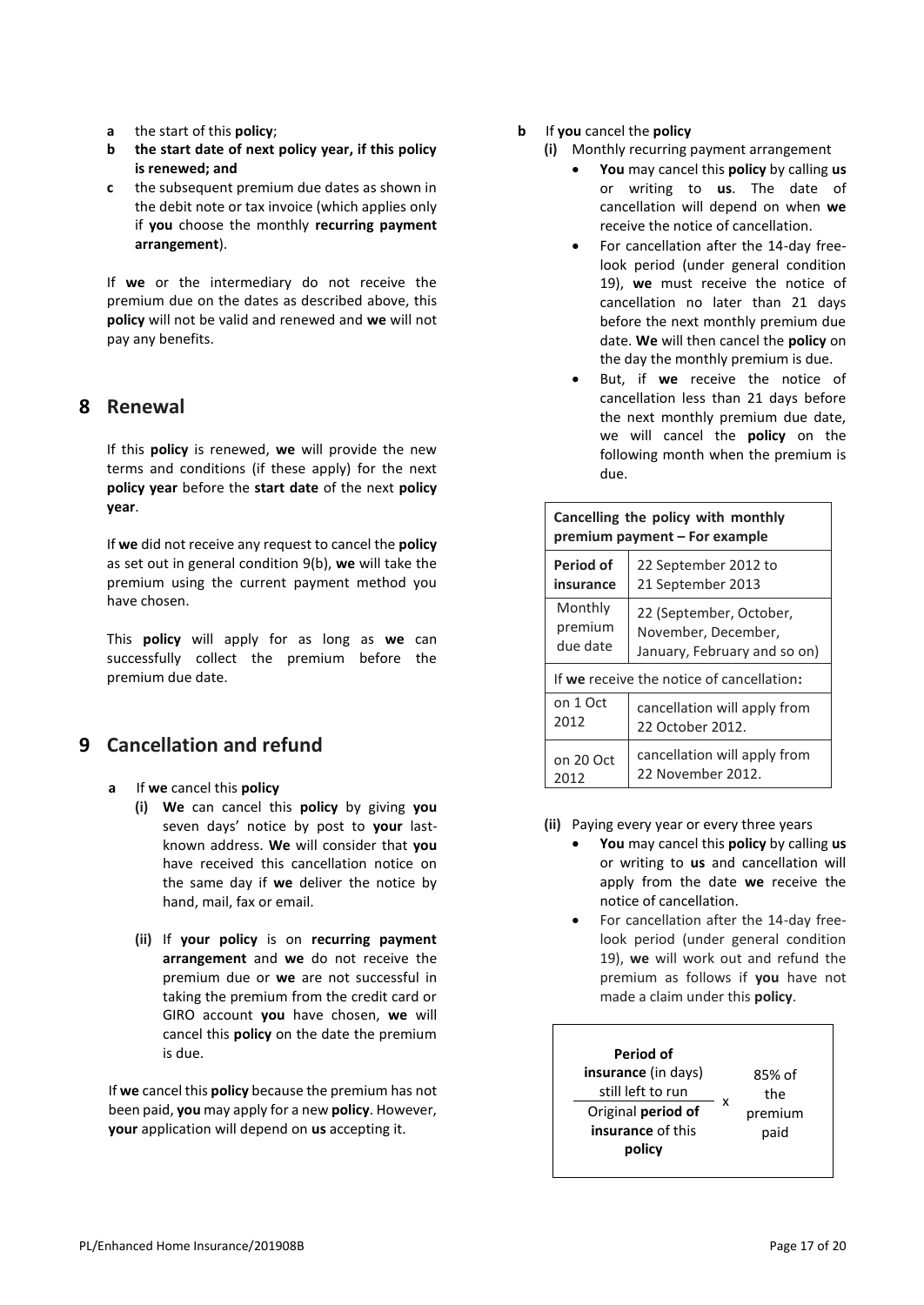- If **we** have paid a claim during any **12 month period of the policy**, **we** will not refund the premium for the same 12 month period.
- **We** will not refund any premium below \$37.45 (after GST)

If **we** refund premiums, **we** will do so by cheque to the **policyholder**

## **10 Paying benefits**

**We** will pay the benefits listed in this **policy** only if **you** have:

- **a** met general condition 7; and
- **b** given **us** satisfactory proof of the claim.

For a **policy** with a monthly **recurring payment arrangement,** before **we** can pay the claim, **we** will first take from the claim amount any premium owed to **us** for the rest of the **policy year.**

# **11 Paying an extra premium to reinstate benefit limits after loss or damage**

If **you** claim for loss or damage under section 1 or 2, **we** will reduce the maximum benefit limits for each section by the actual amount of the claim that **we**  pay. **We** will put these limits back to the original limits as shown in the **schedule** at the start of the next **12-month period of the policy** or, **you** can ask **us** to reinstate the benefit limits for the current **12 month period of the policy** by paying an extra premium but this will depend on whether **we** accept **your** request.

#### **For example**

Start date of Insurance: 1 January 2013 End date of Insurance: 31 December 2016

Benefit limits of **building** and **renovations** cover shown in **your schedule**: \$200,000 Benefit limits of **contents** cover shown in **your schedule**: \$30,000

If there is a loss of or damage to the **building** or **renovations** at \$100,000 and to the **contents** at \$20,000, **we** will reduce the benefit limits for the year ending 31 December 2013 to the following. **Building** and **renovations**: \$100,000 **Contents**: \$10,000.

**You** can reinstate the benefit limits by paying an extra premium for the rest of the **policy** period ending on 31 December 2013.

**We** will automatically reinstate the benefit limits to the original amount from 1 January 2014 at no extra premium.

#### **12 Misrepresentation**

**We** will treat this **policy** as void if **you** misrepresent any information which may affect **our** decision to accept **your** application.

#### **13 Fraud**

- **You** must not act in a fraudulent way. **We** will take the action shown below if **you** or anyone acting for **you**:
- **a** makes a claim under this **policy** knowing the claim to be false or fraudulently exaggerated in any way;
- **b** makes a statement to support a claim knowing the statement to be false in any way;
- **c** sends **us** a document to support a claim knowing the document to be forged or false in any way; or
- **d** makes a claim for any loss or damage caused by **your** deliberate act or with **your** knowledge.

**We** can do any or all of the following.

- **a We** will not pay the claim.
- **b We** will not pay any other claim which has been or will be made under this **policy**.
- **c We** may declare this **policy** invalid.
- **d We** can recover from **you** the amount of any claim **we** have already paid under this **policy**.
- **e We** will not refund **your** premium.
- **f We** may not allow **you** to buy other policies from **us**.
- **g We** may report **you** to the police.
- **h We** may cancel this **policy**.

#### **14 Reasonable care**

**You** must take all reasonable precautions to properly maintain **your building**, **renovations** or **contents** to avoid any loss or damage and take all practical steps to minimise all claims.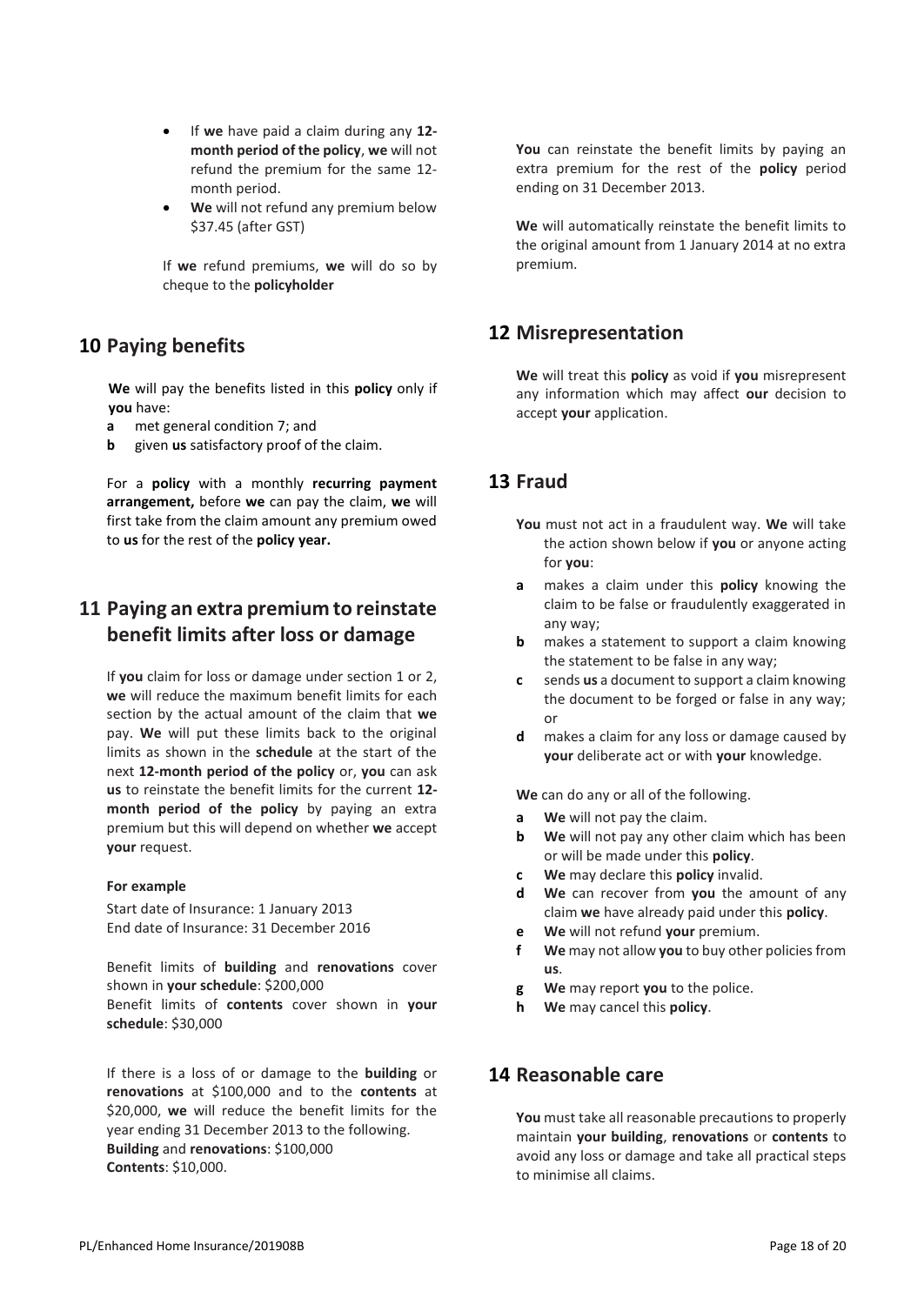#### **15 Other insurance**

If at the time of any incident which results in a claim under this **policy you** have other insurance covering the same loss, **we** will not pay more than **our** share (this does not apply to section 14 – Personal accident).

If **your premises** are insured by any management corporation strata title (MCST) or HDB town council, **you** must first send a claim to them for any loss or damage. **We** will only pay if the:

- **a** loss or damage is not covered by the insurance taken out by the management corporation strata title (MCST) or HDB town council; or
- **b** the loss or damage is more than the limits of insurance taken out by the management corporation strata title (MCST) or HDB town council.

#### **16 Taking over your rights**

**We** can take over any rights to defend or settle any claim and to take proceedings in **your** name to enforce **your** or **our** rights against any other person.

#### **17 Claims conditions**

- **a You** must tell **us** as soon as possible, and in any case within 30 days, about any loss or damage which may give rise to a claim under this **policy**. **We** have the right to reject **your** claim if **you** tell **us** later than 30 days from the date of loss or damage.
- **b** If **you** can recover all or part of any expenses from other sources, **we** will only pay **you** the amount that cannot be recovered.
- **c We** pay all claims in Singapore dollars. If **you**  suffer a loss which is in a foreign currency, **we**  will convert the amount into Singapore dollars at the exchange rate which **we** will decide on the date of the loss.

## **18 What you need to provide when you send us your claim**

**You** or **your** legal personal representatives must supply all information, reports, original invoices and receipts, evidence, medical certificates, documents (such as translation of a foreign-language document into the English language), confirmed by oath if necessary. **We** may need these before **we** assess **your** claim. **We** will not refund any expense which **you** cannot provide original receipts or invoices for.

#### **19 Free-look period**

**We** will give **you** 14 days from the time **you** receive this **policy** to decide whether to continue with it. If **you** do not want to continue, **you** may call **us** or write to **us** to cancel this **policy** and get a full refund of the premium paid as long as there has been no claim made under this **policy**. **We** consider that this **policy**  has been delivered (and received) seven days after **we** post it. This condition does not apply to policies with a **period of insurance** of less than a year and **policy** renewals.

#### **20 Ending this policy**

This **policy** will end immediately when:

- **a we** cancel this **policy** under general conditions 7, 9(a) or 13;
- **b you** cancel this **policy** under general condition 9(b);
- **c you** no longer meet any of the eligibility requirements set;
- **d** before entering into this **policy**, **you** fail to reveal all facts **you** know or ought to know which may affect this **policy**; or
- **e we** do not renew this **policy**.

#### **21 Excluding third-party rights**

Someone who is not covered by this **policy** has no right under the Contracts (Rights of Third Parties) Act (Chapter 53B) to enforce this **policy**.